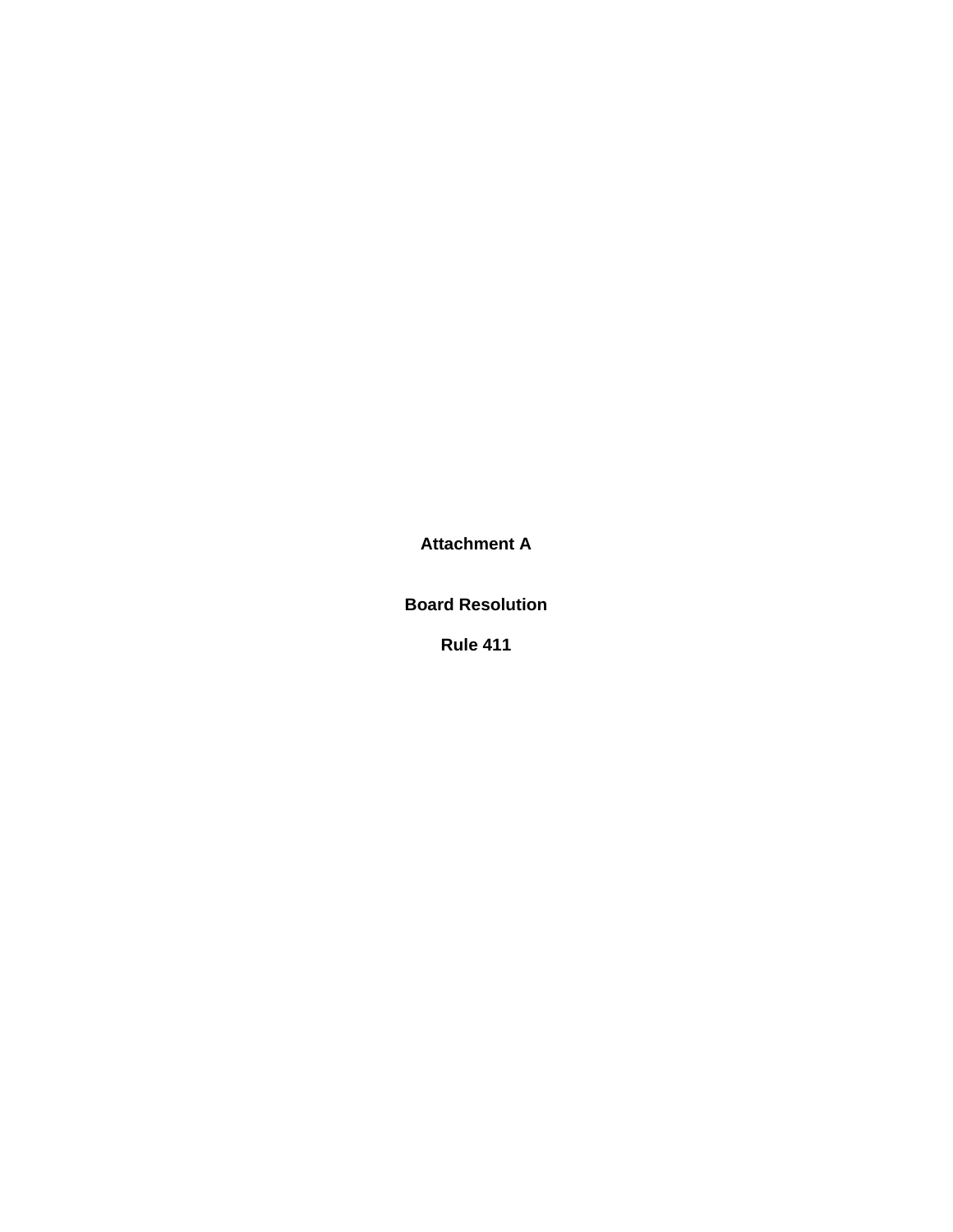#### **RESOLUTION NO. AQM \_\_\_\_\_\_\_\_\_\_**

## **Rule 411 – NOx FROM BOILERS, PROCESS HEATERS, AND STEAM GENERATORS**

# **THE BOARD OF DIRECTORS OF THE SACRAMENTO METROPOLITAN AIR QUALITY MANAGEMENT DISTRICT**

 WHEREAS, the Board of Directors of the Sacramento Metropolitan Air Quality Management District is authorized to adopt, amend or repeal rules and regulations by Sections 40001, 40702, and 41010 of the California Health and Safety Code (Health and Safety Code Section 40727(b)(2)); and

WHEREAS, the Board of Directors of the Sacramento Metropolitan Air Quality Management District has determined that a need exists to amend Rule 411 – NOx FROM BOILERS, PROCESS HEATERS, AND STEAM GENERATORS to further reduce NOx emissions as required by Title 17, California Code of Regulations Section 70600 (Transport Mitigation), Health and Safety Code Sections 40919 (Best Available Retrofit Control Technology), 39614 (SB 656 Particulate Matter), and 40914(b)(2) (All Feasible Measures) (Health and Safety Code Section 40727(b)(1)); and

 WHEREAS, the board of Directors of the Sacramento Metropolitan Air Quality Management District has determined that the meaning of amended Rule 411 can be easily understood by the persons affected by it (Health and Safety Code Section 40727(b)(3)); and

 WHEREAS, the Board of Directors of the Sacramento Metropolitan Air Quality Management District has determined that the rule amendments are in harmony with, and not in conflict with or contradictory to, existing statutes, court decisions, or state or federal regulations (Health and Safety Code Section 40727(b)(4)); and

 WHEREAS, the Board of Directors of the Sacramento Metropolitan Air Quality Management District has determined that Rule 411 contains requirements that are more stringent than existing state or federal regulations (Health and Safety Code Section 40727(b)(5)); and

 WHEREAS, the Board of Directors of the Sacramento Metropolitan Air Quality Management District has determined that amended Rule 411 implements Title 17, California Code of Regulations Section 70600 (Transport Mitigation), Health and Safety Code Sections 40919 (Best Available Retrofit Control Technology), 39614 (SB 656 Particulate Matter), and 40914(b)(2) (All Feasible Measures), and Sections 182(c) and (d) of the Federal Clean Air Act Amendments of 1990 (Health and Safety Code Section 40727(b)(6)); and

WHEREAS, the Board of Directors of the Sacramento Metropolitan Air Quality Management District has considered a written analysis prepared by staff (Health and Safety Code Section 40727.2); and

WHEREAS, the Board of Directors of the Sacramento Metropolitan Air Quality Management District has maintained records of the rulemaking proceedings (Health and Safety Code Section 40728); and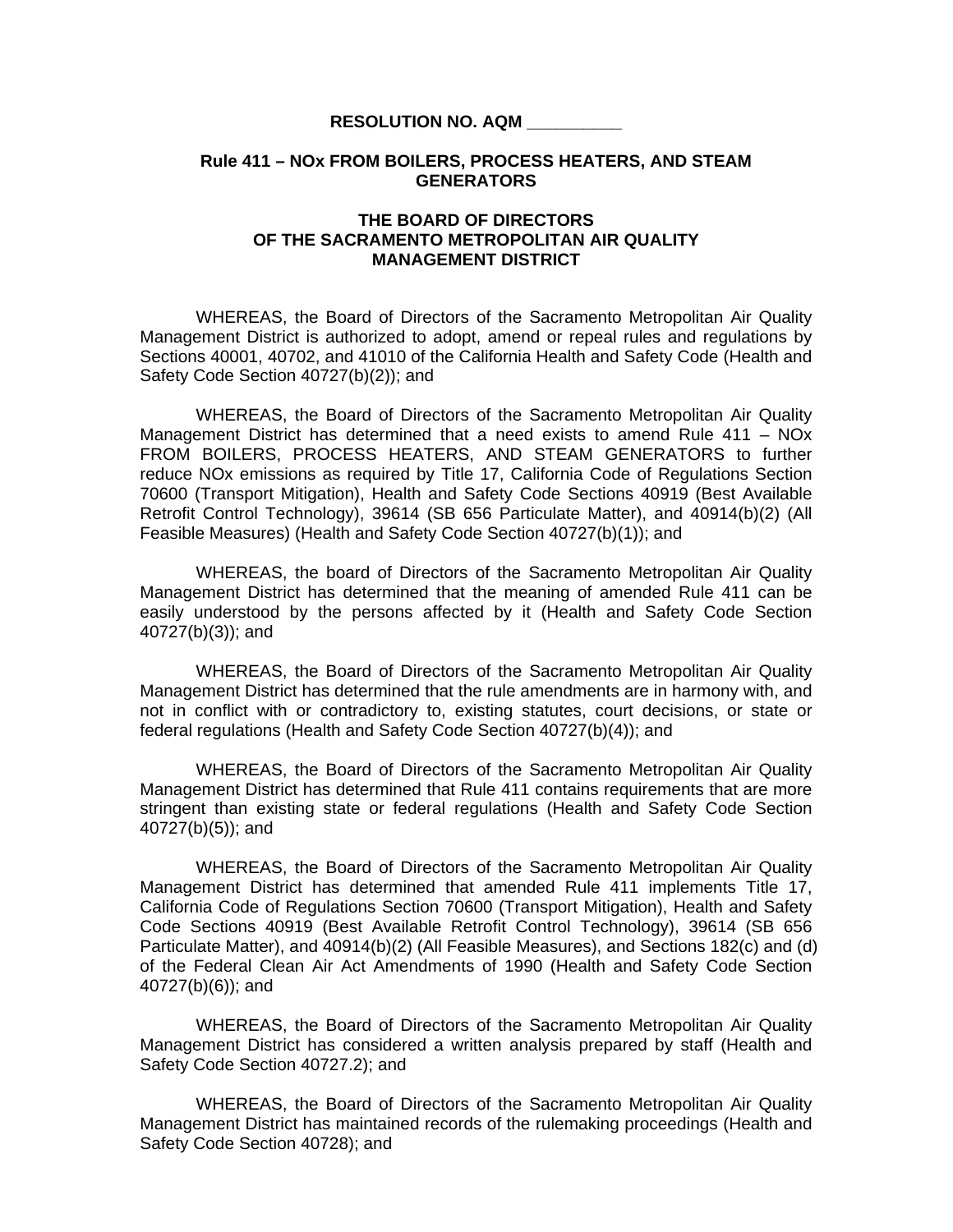Board Resolution Rule 411 October 27, 2005, Page 2

 WHEREAS, the Board of Directors of the Sacramento Metropolitan Air Quality Management District held a duly noticed public hearing on October 27, 2005 and considered public comment on the proposed amendments to Rule 411 (Health and Safety Code Sections 40725 and 40726); and

 WHEREAS, The Board of Directors of the Sacramento Metropolitan Air Quality Management District has considered the socioeconomic impacts of the rule amendments (Health and Safety Code Section 40728.5); and

WHEREAS, the District's Environmental Coordinator has found the amendments to Rule 411 to be exempt from the California Environmental Quality Act (CEQA) under Section 15308 of the State CEQA Guidelines as an action by a regulatory agency for protection of the environment.

NOW, THEREFORE, BE IT RESOLVED THAT this rule project is exempt from the provisions of CEQA; and

BE IT FURTHER RESOLVED THAT THIS BOARD approves and adopts the proposed amendments to Rule 411 – NOx from BOILERS, STEAM GENERATORS, and PROCESS HEATERS.

BE IT ORDERED that the amendments to Rule 411 be effective as of October 27, 2005.

ON A MOTION by Director \_\_\_\_\_\_\_\_\_\_\_\_\_\_\_\_\_, seconded by Director \_ the foregoing Resolution was passed and adopted by the Board of Directors of the Sacramento Metropolitan Air Quality Management District, State of California, this 27<sup>th</sup> day of October, 2005, by the following vote, to wit:

AYES: Directors

NOES: Directors

ABSENT: Directors

 Chairperson of the Board Sacramento Metropolitan Air Quality Management District State of California

(SEAL)

ATTEST:

 Clerk of the Board Sacramento Metropolitan Air Quality Management District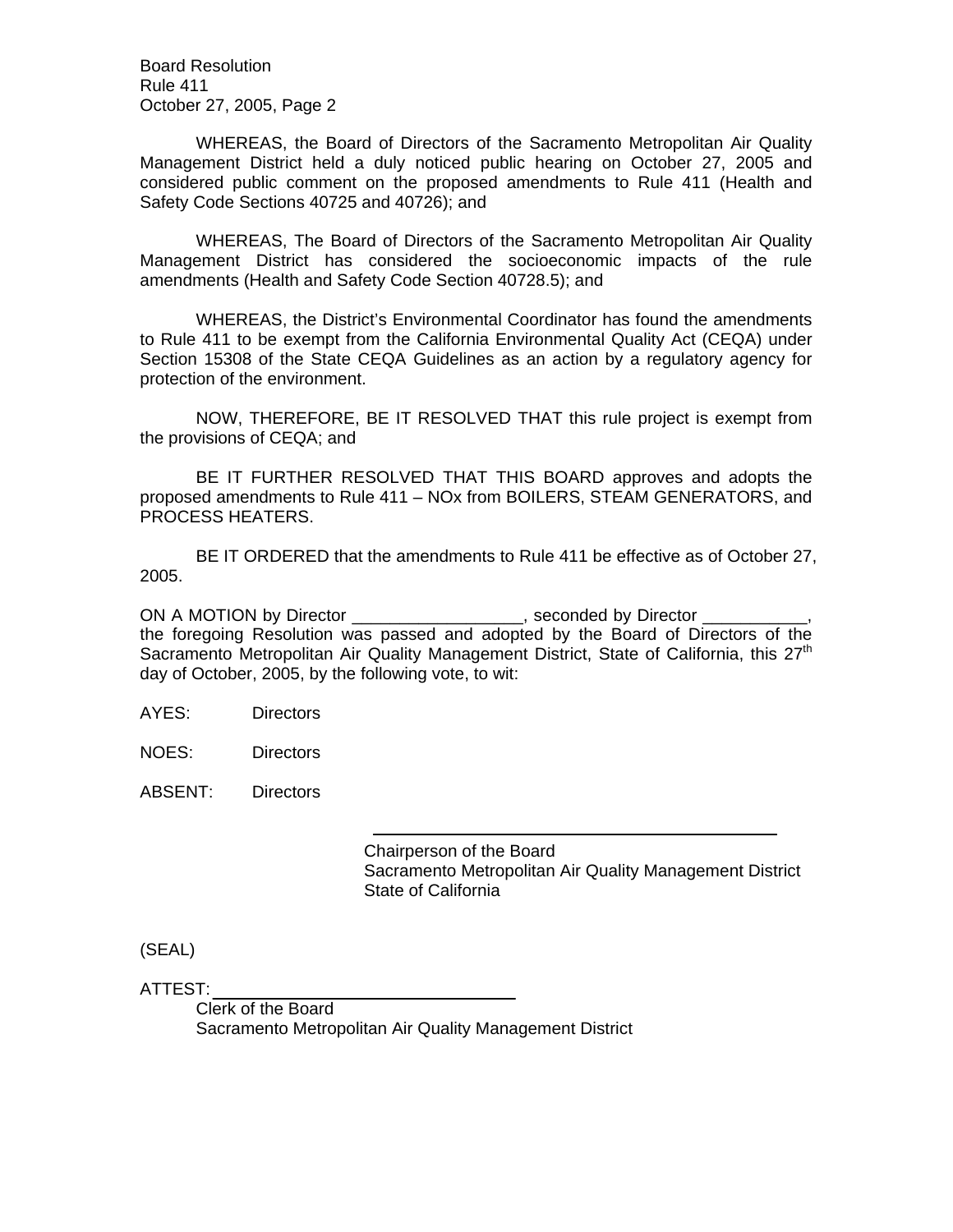**Attachment B** 

**Board Resolution** 

**Rule 301**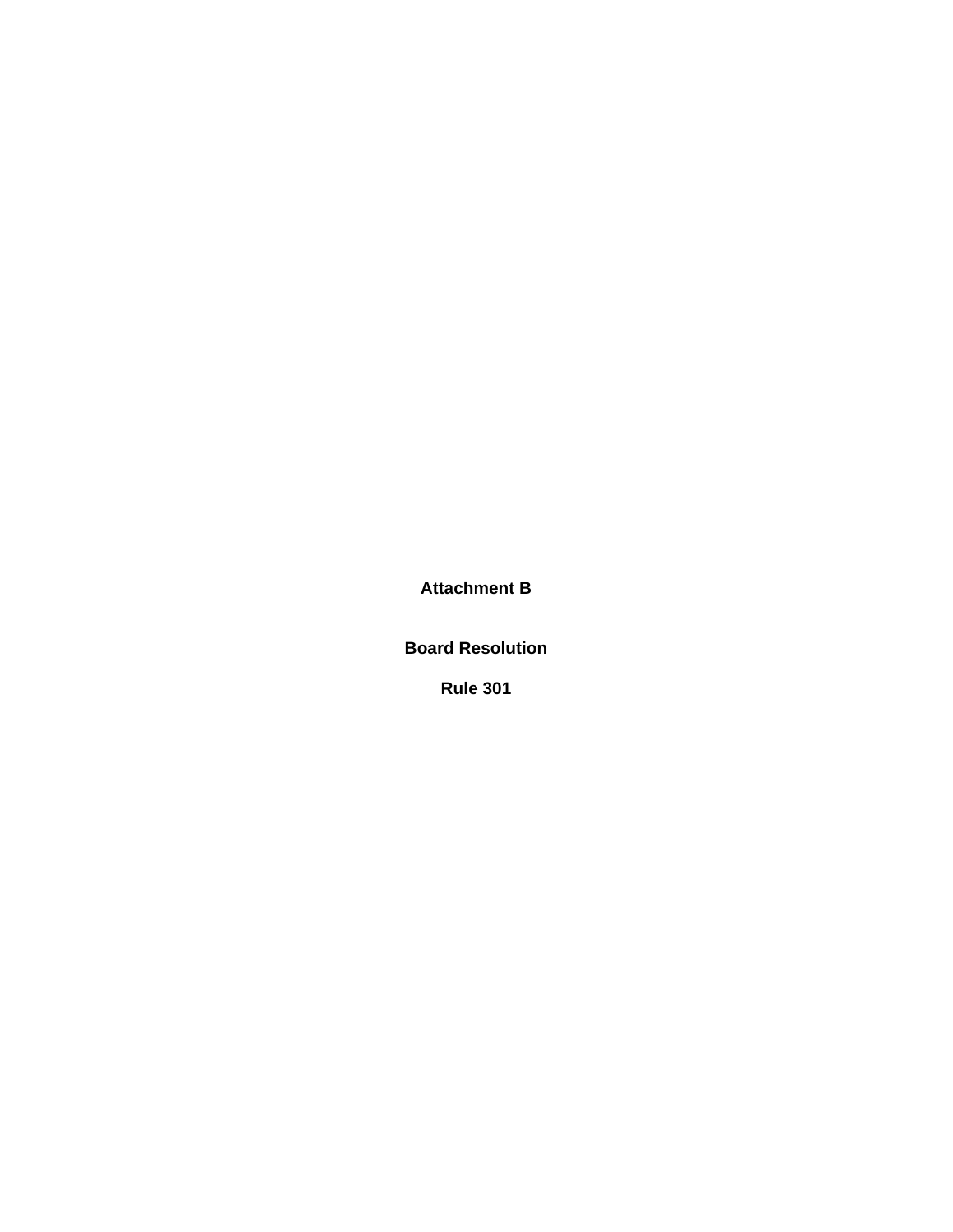# **RESOLUTION NO. AQM \_\_\_\_\_\_\_\_\_\_**

## **Rule 301 – PERMIT FEES – STATIONARY SOURCE**

# **THE BOARD OF DIRECTORS OF THE SACRAMENTO METROPOLITAN AIR QUALITY MANAGEMENT DISTRICT**

WHEREAS, the Board of Directors of the Sacramento Metropolitan Air Quality Management District has determined that a need exists for the adoption of amendments to Rule 301 – PERMIT FEES – STATIONARY SOURCE in order to recover costs associated with the stationary source permitting program; and

WHEREAS, the Board of Directors of the Sacramento Metropolitan Air Quality Management District is authorized to adopt rules and regulations by Health and Safety Code Sections 40001, 40702, 40716, 41010, and 41013 (Health and Safety Code Section 40727(b)(2)); and

WHEREAS, the Board of Directors of the Sacramento Metropolitan Air Quality Management District is specifically authorized to adopt this fee schedule by Sections 41080(a), 41512, and 42311 of the California Health and Safety Code, and

WHEREAS, the Board of Directors of the Sacramento Metropolitan Air Quality Management District has determined that Rule 301 – PERMIT FEES – STATIONARY SOURCE must be amended to clarify the fees required of small emission units subject to Rule 411 – NOx FROM BOILERS, PROCESS HEATERS, AND STEAM GENERATORS; and

WHEREAS, the Board of Directors of the Sacramento Metropolitan Air Quality Management District has determined that the meaning of the rule can be easily understood by the persons directly affected by it (Health and Safety Code Section 40727(b)(3)); and

WHEREAS, the Board of Directors of the Sacramento Metropolitan Air Quality Management District has determined that the rule amendments are in harmony with, and not in conflict with or contradictory to, existing statutes, court decisions, or state or federal regulations (Health and Safety Code Section 40727(b)(4)); and

WHEREAS, the Board of Directors of the Sacramento Metropolitan Air Quality Management District has determined that the rule amendments do not impose the same requirements as any existing state or federal rule or regulation that applies to affected industry within the District (Health and Safety Code Section 40727(b)(5)); and

 WHEREAS, the Board of Directors of the Sacramento Metropolitan Air Quality Management District recognizes that Rule 301 – PERMIT FEES – STATIONARY SOURCE implements, interprets, or makes specific a statute, court decision, or other provision of law (Health and Safety Code Section 40727(b)(6)); and

WHEREAS, the Board of Directors of the Sacramento Metropolitan Air Quality Management District has maintained records of the rulemaking proceedings (Health and Safety Code Section 40728); and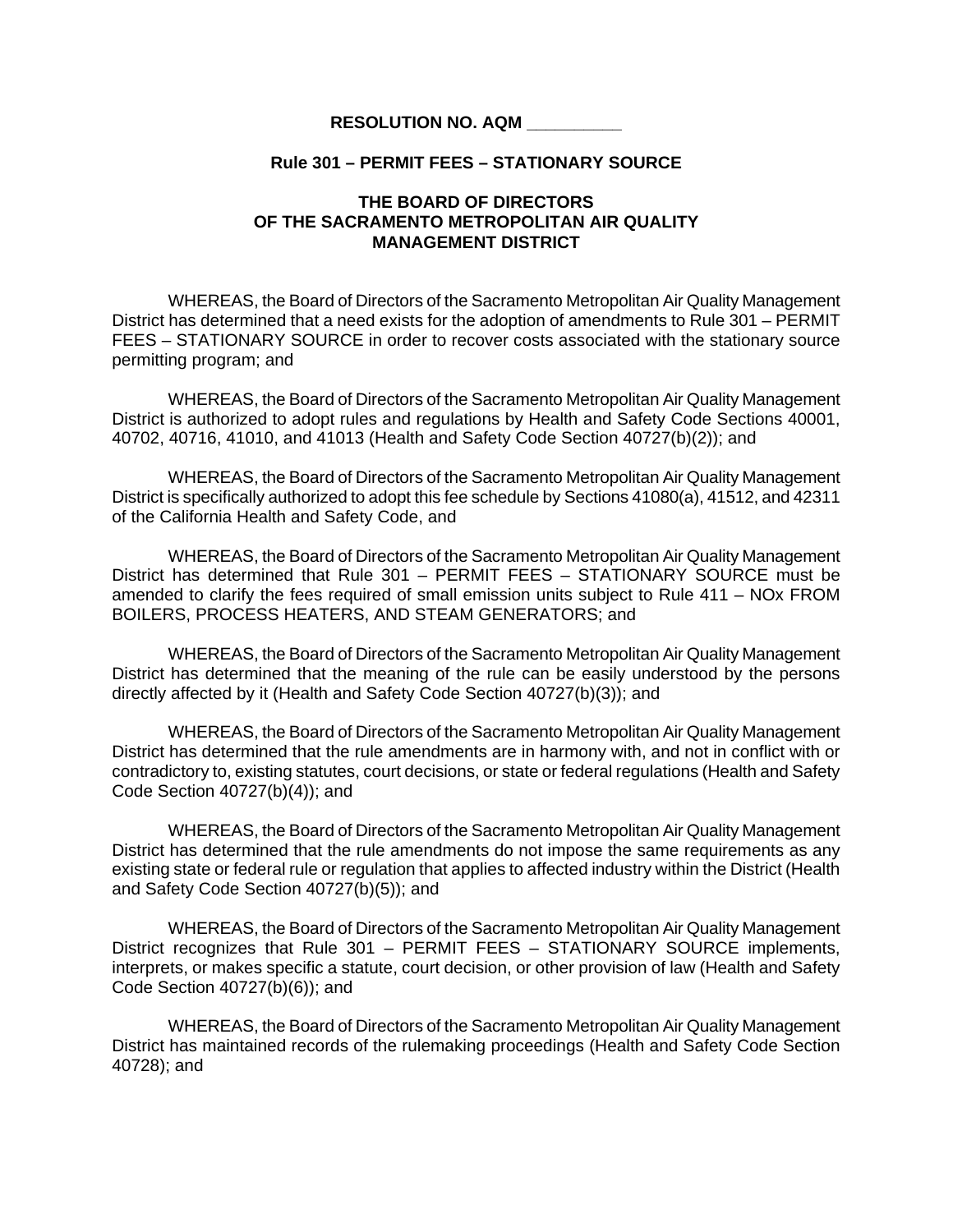Board Resolution Rule 301 October 27, 2005, Page 2

WHEREAS, the Board of Directors of the Sacramento Metropolitan Air Quality Management District held a duly noticed public hearing on October 27, 2005 and considered public comments on the proposed amendments to the rule (Health and Safety Code Sections 40725, 40726, and 40920.6); and

WHEREAS, the Board of Directors of the Sacramento Metropolitan Air Quality Management District has considered the socioeconomic impacts of the rule amendments (Health and Safety Code Section 40728.5); and

WHEREAS, the Board of Directors of the Sacramento Metropolitan Air Quality Management District has determined that amendments to Rule 301 – PERMIT FEES – STATIONARY SOURCE are exempt from CEQA under Public Resources Code section 21080(b)(8) and section 15273;

NOW, THEREFORE, BE IT RESOLVED THAT the Board of Directors of the Sacramento Metropolitan Air Quality Management District approves and adopts the proposed amendments to Rule 301 – PERMIT FEES – STATIONARY SOURCE; and

BE IT ORDERED that the amendments to Rule 301 – PERMIT FEES – STATIONARY SOURCE be effective as of October 27, 2005.

ON A MOTION by Director \_\_\_\_\_\_\_\_\_\_\_\_\_\_\_\_\_\_\_\_\_\_\_\_, seconded by Director \_\_\_\_\_\_\_\_\_\_\_\_\_\_\_\_\_\_\_\_\_\_, the foregoing resolution was passed and adopted by the Board of Directors of the Sacramento Metropolitan Air Quality Management District, this  $27<sup>th</sup>$  day of October 2005, by the following vote, to wit:

AYES: Directors

NOES: Directors

ABSENT: Directors

 $\overline{\phantom{a}}$  , and the contract of the contract of the contract of the contract of the contract of the contract of the contract of the contract of the contract of the contract of the contract of the contract of the contrac Chairperson of the Board Sacramento Metropolitan Air Quality Management District State of California

(SEAL)

ATTEST: \_\_\_\_\_\_\_\_\_\_\_\_\_\_\_\_\_\_\_\_\_\_\_\_\_\_\_\_\_\_\_\_\_\_\_\_\_\_\_

Clerk of the Board Sacramento Metropolitan Air Quality Management District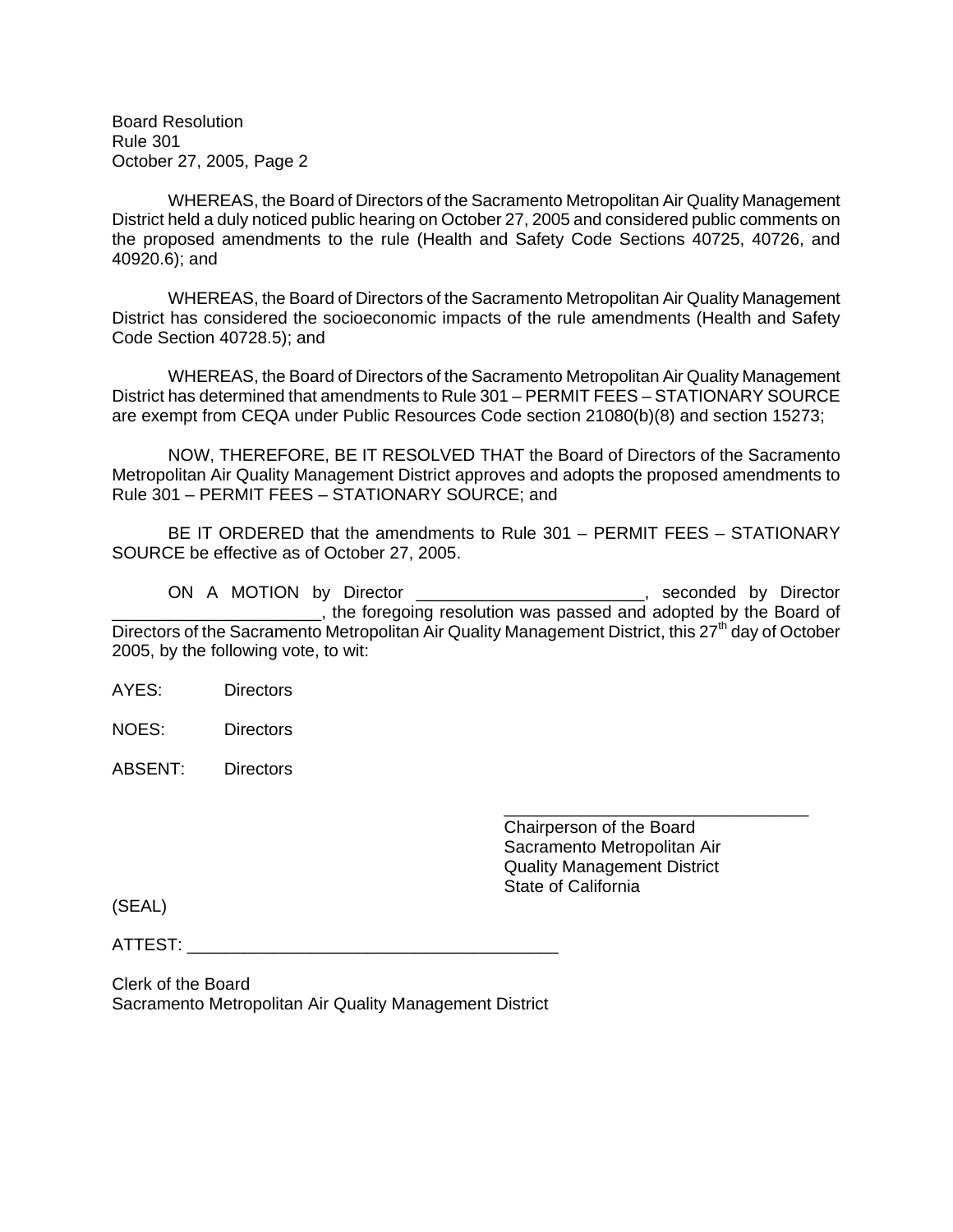**Attachment C** 

**Draft Rule 411**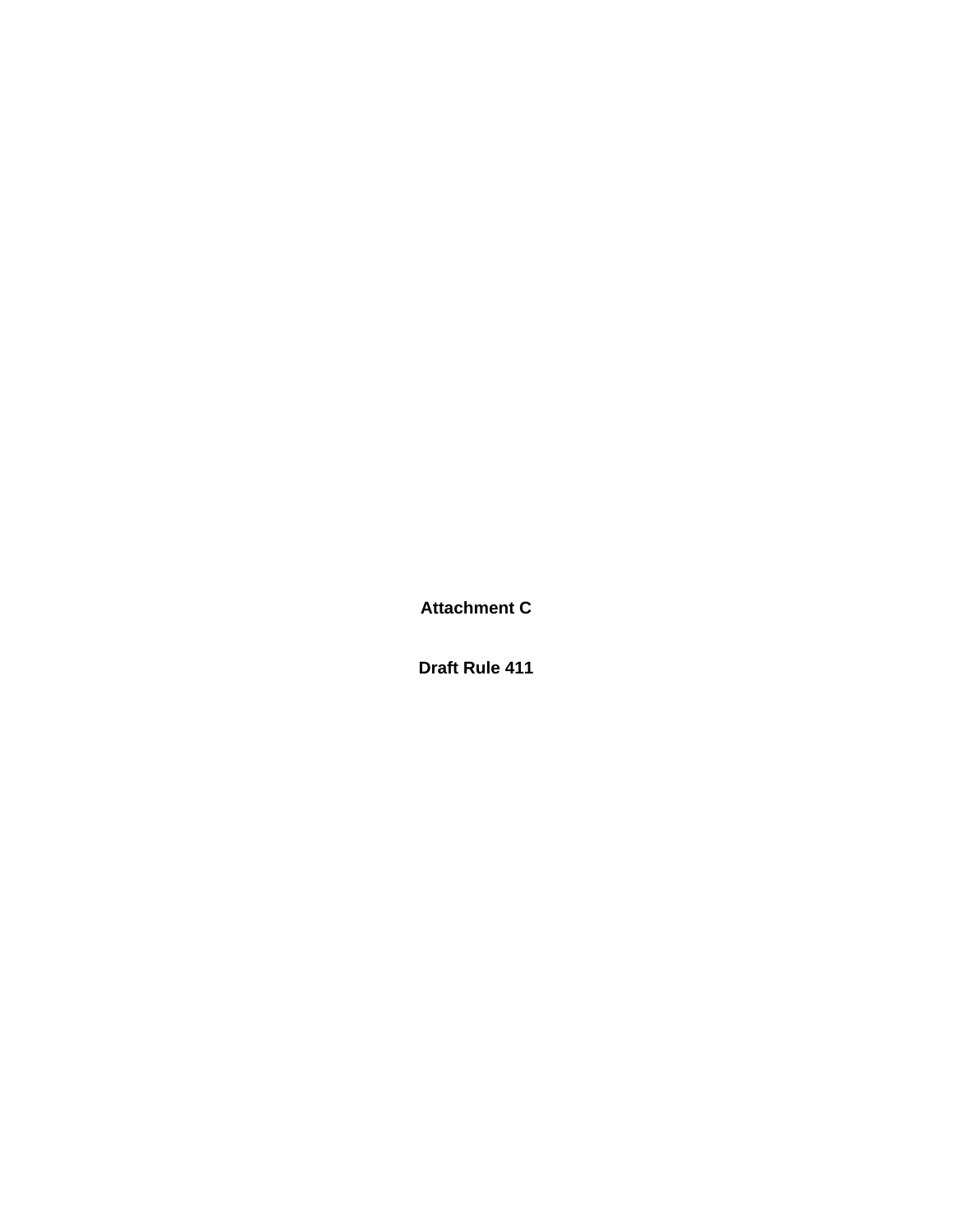## **RULE 411, BOILER NOX from BOILERS, PROCESS HEATERS and STEAM GENERATORS**

#### **Adopted 02-02-95**

**(Amended 11/7/96, 01/09/97, 7/22/99, xx-xx-05)**

## **INDEX**

## **100 GENERAL**

- 101 PURPOSE
- 102 APPLICABILITY<br>110 EXEMPTION F
- EXEMPTION EQUIPMENT RATING
- 1140 EXEMPTION ELECTRIC UTILITY BOILERS
- 1121 EXEMPTION PROCESS HEATERS, KILNS, AND FURNACES
- 1132 EXEMPTION WASTE HEAT RECOVERY BOILERS
- 1143 EXEMPTION LOW FUEL USAGE
- 114 EXEMPTION STANDING PILOT FLAME BURNER

## **200 DEFINITIONS**

- 201 ANNUAL FUEL USAGE (HEAT INPUT)
- 202 BEST AVAILABLE RETROFIT CONTROL TECHNOLOGY (BARCT)
- 203 BIOMASS
- 204 BIOMASS BOILER OR BIOMASS STEAM GENERATOR
- 205 BOILER OR STEAM GENERATOR
- 206 BRITISH THERMAL UNIT (BTU)
- 207 HEAT INPUT
- 208 GASEOUS FUEL
- 209 HIGH HEATING VALUE (HHV)
- 210 LANDFILL GAS
- 211 LOAD FOLLOWING UNIT
- 21<sub>92</sub> MALFUNCTION
- 2143 NITROGEN OXIDES (NO<sub>x</sub>)
- 2124 NON-GASEOUS FUEL
- 2135 PARTS PER MILLION BY VOLUME (PPMV)
- 2146 PROCESS HEATER<br>2157 RATED HEAT CAPA
- RATED HEAT CAPACITY
- 218 REFORMER
- 2169 RETROFIT
- 24720 SHUTDOWN
- 24821 STANDARD CONDITIONS
- 24922 STARTUP
- $22<sub>0</sub>$  THERM
- 2244 UNIT
- 225 WASTE HEAT RECOVERY BOILER
- 2226 WOOD

# **300 STANDARDS**

- 301 BARCT EMISSIONS LIMITS GASEOUS FUEL FIRING
- 302 BARCT EMISSIONS LIMITS NONGASEOUS FUEL FIRING
- 303 BARCT EMISSIONS LIMITS BIOMASS FUEL FIRING
- 304 EMISSION LIMIT EMERGENCY STANDBY NONGASEOUS FUEL FIRING
- 305 LOW FUEL USAGE\REMOVAL FROM SERVICE
- 306 EQUIPMENT REQUIREMENT FUEL CONSUMPTION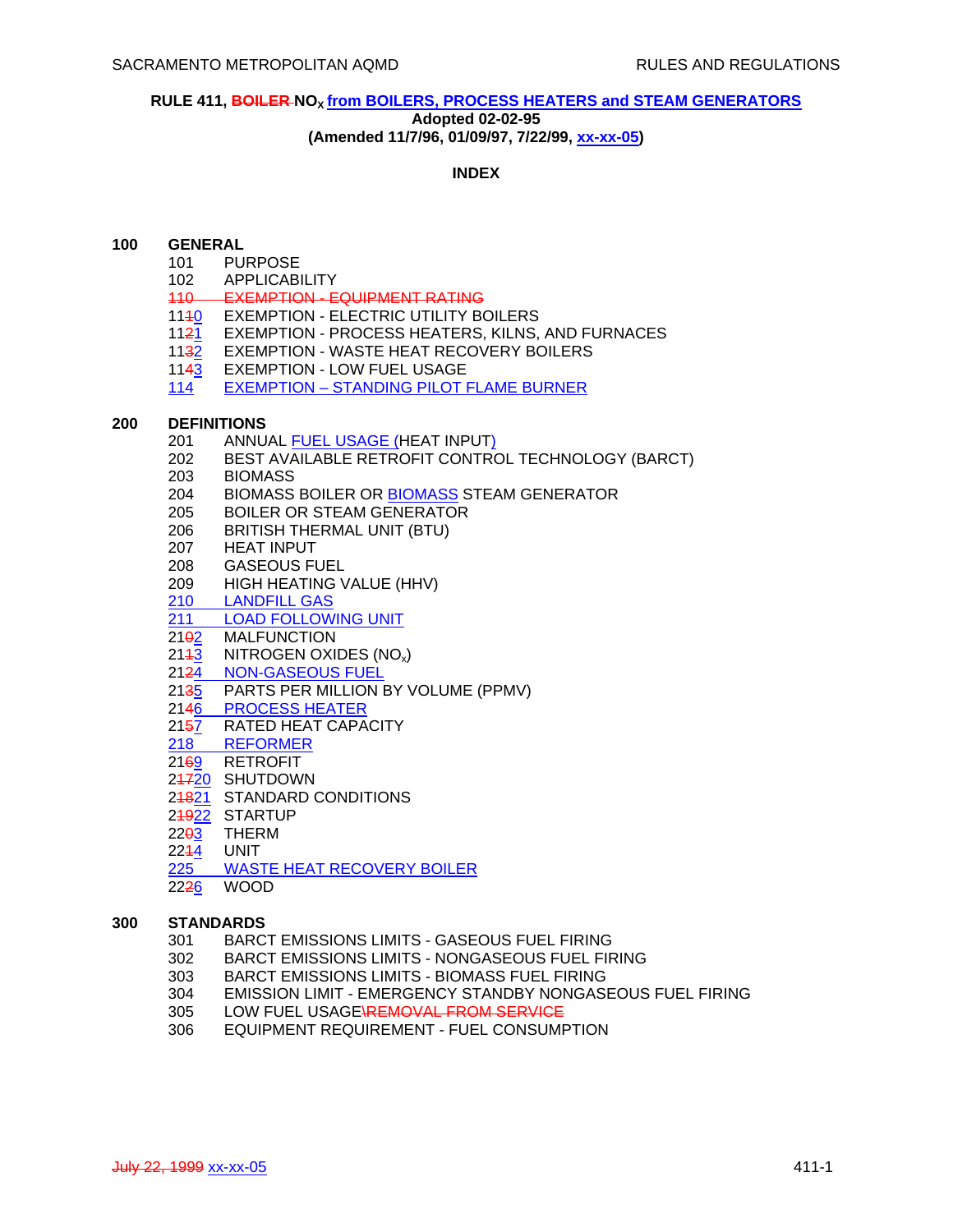# **400 ADMINISTRATIVE REQUIREMENTS**

- 401 COMPLIANCE SCHEDULE LOW FUEL USAGE<br>402 REPORTING TUNE-UP VERIFICATION
- 402 REPORTING TUNE-UP VERIFICATION<br>403 SOURCE TESTING FREQUENCY
- 403 SOURCE TESTING FREQUENCY<br>404 SOURCE TESTING PROTOCOL
- SOURCE TESTING PROTOCOL
- 405 LOSS OF EXEMPTION
- 406 ADMINISTRATIVE REQUIREMENTS FOR LOAD FOLLOWING UNITS<br>407 COMPLIANCE SCHEDULE
- COMPLIANCE SCHEDULE

## **500 MONITORING AND RECORDS**

- 501 TEST METHODS<br>502 RECORDKEEPIN
- **RECORDKEEPING**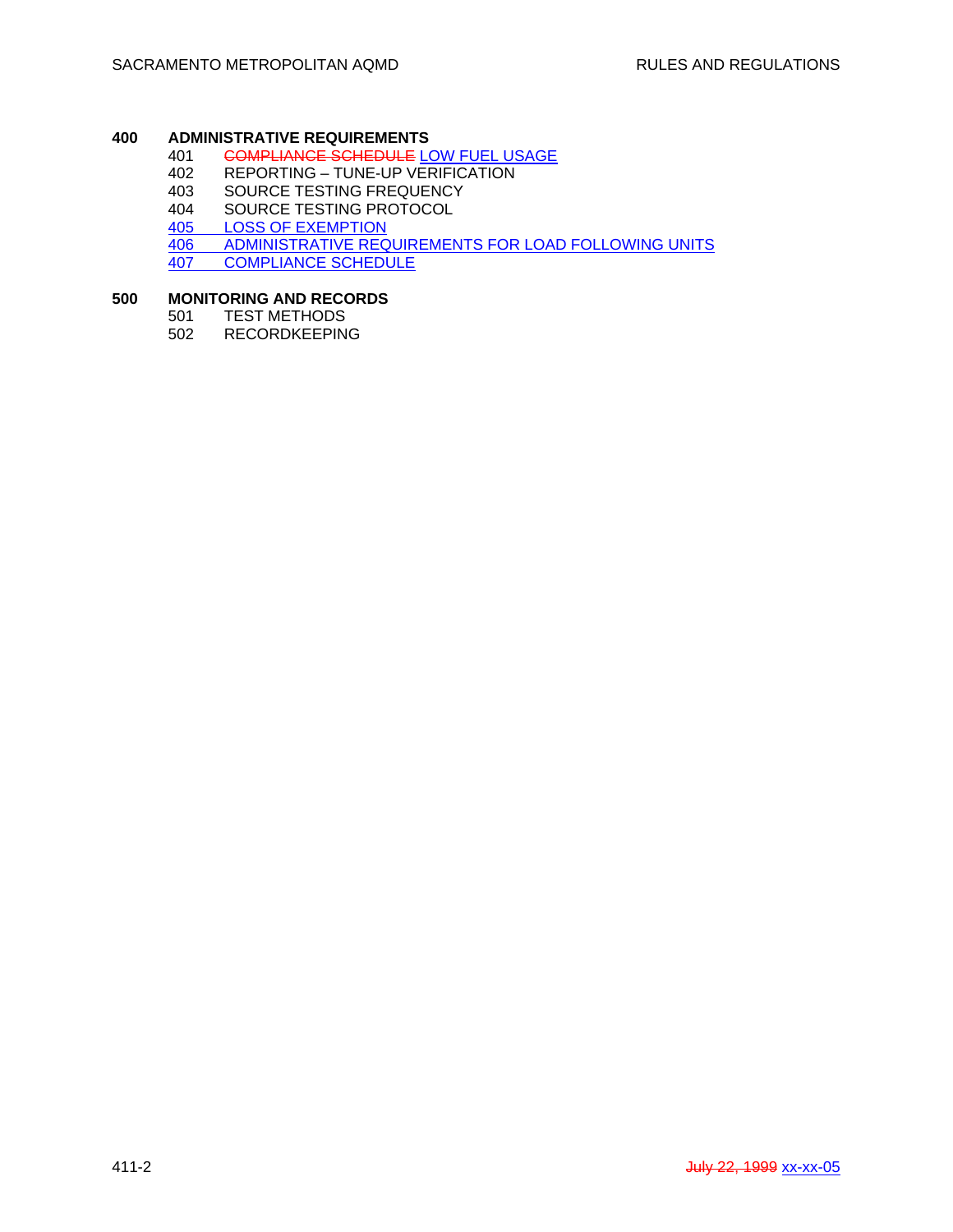#### **100 GENERAL**

- 101 **PURPOSE:** To limit NO<sub>X</sub> and CO emissions from industrial, institutional, and commercial boilers, steam generators, and process heaters.
- 102 **APPLICABILITY:** The requirements of this Rule shall apply to units (i.e., boilers, steam generators and process heaters) fired on gaseous or nongaseous fuels with a rated heat input capacity of 51 million Btu per hour or greater, used in industrial, institutional, and commercial operations.

#### 110 **EXEMPTION - EQUIPMENT RATING:**

The requirements of this Rule shall not apply to any unit with a rated heat input capacity of 5 million Btu per hour.

- 1140 **EXEMPTION ELECTRIC UTILITY BOILERS:** The requirements of this Rule shall not apply to any unit that is exclusively used by an electric utility to generate electricity.
- 1121 **EXEMPTION PROCESS HEATERS, KILNS, AND FURNACES:** The requirements of this Rule shall not apply to process heaters, kilns, and furnaces where the products of combustion come into direct contact with the material to be heated.
- 1132 **EXEMPTION WASTE HEAT RECOVERY BOILERS:** The requirements of this Rule shall not apply to waste heat recovery boilers used to recover heat from the exhaust of combustion turbines or reciprocating internal combustion engines.

#### 1143 **EXEMPTION - LOW FUEL USAGE:**

- 113.1 The requirements of Sections 301 and 302 that are effective May 31, 1997, and 303 and through 304 shall not apply to any unit rated at 5 million Btu per hour input or greater that uses less than 90,000 therms per year of fuel provided that the owner or operator complies with one of the requirements listed in Section 305. If the fuel usage for any unit claiming this exemption exceeds or equals 90,000 therms in any calendar year, then the unit must be operated in compliance with the applicable NOx and CO emission limits in Sections 301 through 304. This exemption applies only to owners or operators that applied for use of this exemption on or before May 31, 1997, and received approval pursuant to Rule 201 – General Permit Requirements. Additionally, any unit exempt pursuant to this section must comply with the recordkeeping requirements in Section 502.
- 113.2 The requirements of Sections 301 and 302 that are effective pursuant to the applicable schedule in Section 407, shall not apply to any unit with annual usage below the applicable level in the table below. An owner or operator of a unit that is exempt pursuant to this section shall comply with Section 305.1 or 305.2. Additionally, any owner or operator claiming this exemption shall submit to the District prior to **[Twelve months from the date of adoption of the amendments to this rule]** a complete application for Authority to Construct pursuant to Rule 201- GENERAL PERMIT REQUIREMENTS to establish fuel usage limitations. Any unit exempt pursuant to this section shall comply with one of the requirements listed in Section 306.2. If the annual fuel usage for any unit exceeds or equals the level specified in the table below, then the unit must comply with the requirements in Section 405. This exemption applies only to owners or operators that applied for use of this exemption on or before [**Twelve months after the date of adoption of the amendments to this rule**] and received approval pursuant to Rule 201-GENERAL PERMIT REQUIREMENTS. Additionally, any unit exempt pursuant to this section must comply with the recordkeeping requirements in Section 502.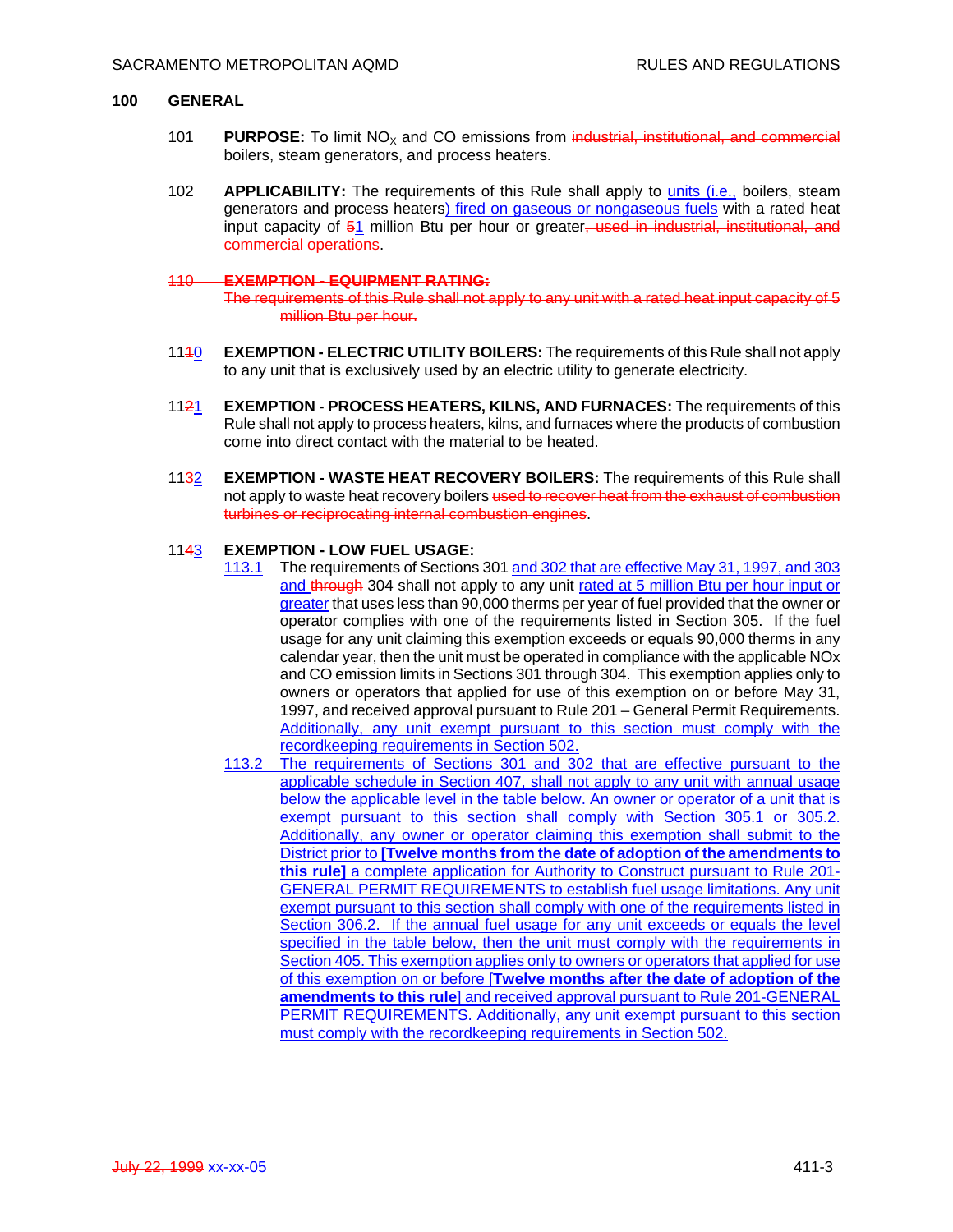| <b>Boiler Size</b><br>(mmBtu/hr) | <b>Annual Fuel Usage</b><br>(therms/yr) |
|----------------------------------|-----------------------------------------|
| $1 - 2.5$                        | 40,000                                  |
| $>=2.5 - 5$                      | 70,000                                  |
| $>= 5 - 100$                     | 200,000                                 |
| $>= 100$                         | 300,000                                 |

114 **EXEMPTION – STANDING PILOT FLAME BURNER:** The NOx emission requirements in Section 301 shall not apply to a standing pilot flame burner that is used in a load following unit to sustain low steam demand. To qualify for this exemption, the standing pilot flame burner heat input rating shall not exceed 5 mmBtu/hr. Additionally, the NOx emissions from the standing pilot flame shall not exceed 30 ppmvd @ 3% O2, except for startup and shutdown periods. Any source test required by Section 403 shall include separate testing of the standing pilot flame burner for which this exemption is claimed.

## **200 DEFINITIONS**

- 201 **ANNUAL FUEL USAGE (HEAT INPUT):** The total input of fuels burned by a unit in a calendar year, as determined from the higher heating value and cumulative annual usage of each fuel.
- 202 **BEST AVAILABLE RETROFIT CONTROL TECHNOLOGY (BARCT):** Best available retrofit control technology as defined in Section 40406 of the California Health and Safety Code is "an emission limitation that is based on the maximum degree of reduction achievable, taking into account environmental, energy, and economic impacts by each class or category of sources." These limits are specified in Sections 301, 302, and 303, and 304.
- 203 **BIOMASS:** Any solid, organic material used as a fuel source for boilers or steam generators including, but not limited to, wood, almond shells, or agricultural waste.
- 204 **BIOMASS BOILER OR BIOMASS STEAM GENERATOR:** Any unit used in any institutional, commercial, or industrial operation that is designed to burn biomass fuel to produce steam, heat water and/or other fluids, and/or generate electricity. For the purpose of this rule, A boiler or steam generator unit that burns a fuel containing biomasssimultaneously burns multiple fuels including biomass fuel shall be considered a biomass boiler or steam generator.
- 205 **BOILER OR STEAM GENERATOR:** Any unit fired with any fuel used to produce steam or heat water that is not used exclusively to produce electricity for sale. Boiler or Steam Generator does not include any waste heat recovery boiler that is used to recover sensible heat from the exhaust of a combustion turbine or reciprocating internal combustion engines. Any external combustion equipment fired with any fuel used to produce hot water or steam, excluding waste heat recovery boilers.
- 206 **BRITISH THERMAL UNIT (BTU):** The amount of heat required to raise the temperature of one pound of water from  $59^{\circ}$ F to 60 °F at one atmosphere.
- 207 **HEAT INPUT:** The chemical heat released due to fuel combustion in a combustion unit, using the higher heating value of the fuel. This does not include the sensible heat of incoming combustion air.
- 208 **GASEOUS FUEL:** Any fuel which is a gas at standard conditions.
- 209 **HIGH HEATING VALUE (HHV):** The total heat liberated per mass of fuel burned (Btu per pound), when fuel and dry air at standard conditions undergo complete combustion and all resultant products are brought to their standard states at standard conditions. If certification of the HHV is not provided by the third party fuel supplier, it shall be determined by one of the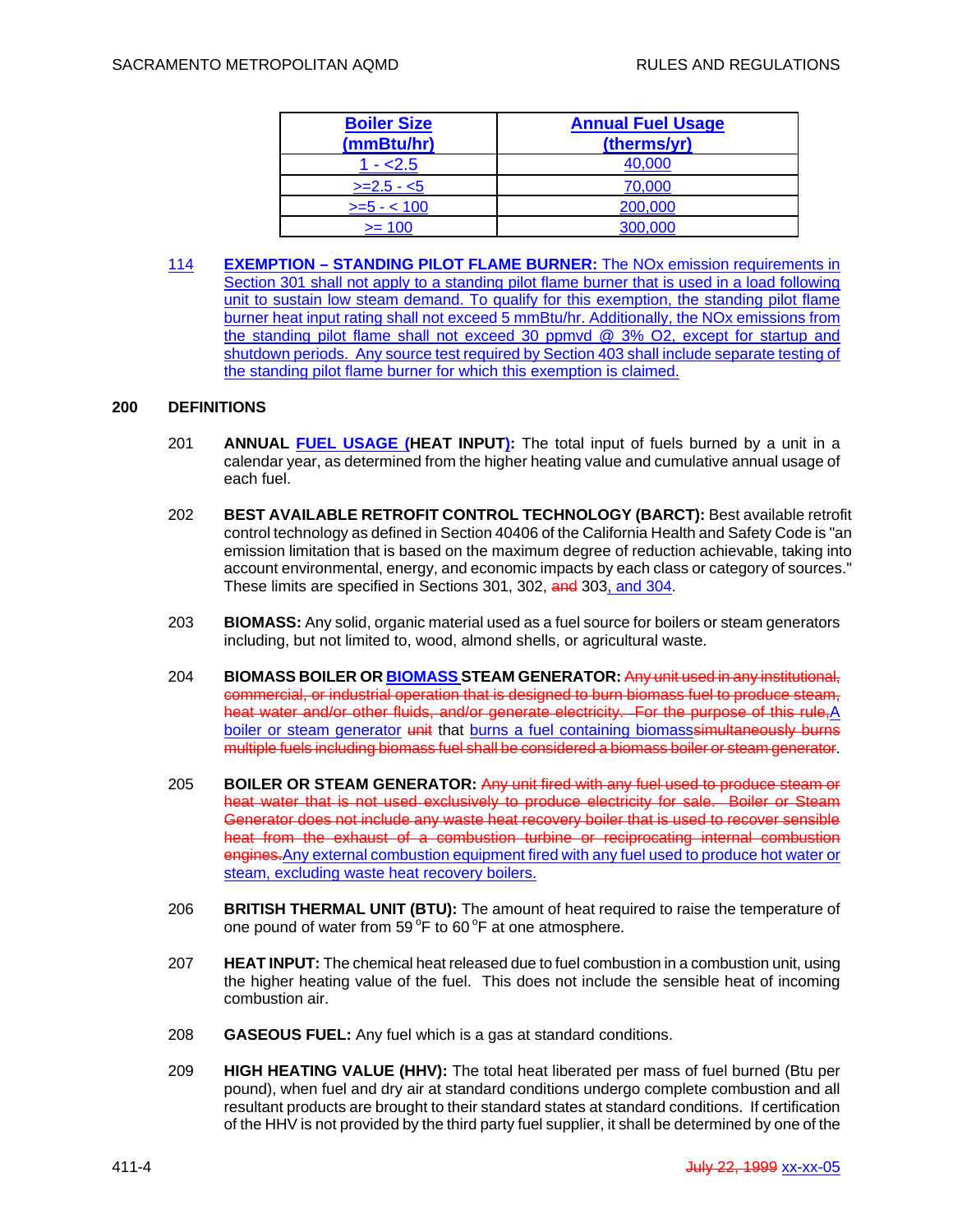test methods specified in Section 501.23.

- 210 **LANDFILL GAS:** Any gas derived through any biological process from the decomposition of waste buried within a waste disposal site.
- 211 **LOAD FOLLOWING UNIT:** A unit with normal operational load fluctuations and requirements, imposed by fluctuations in the process(es) served by the unit, which exceed the operational response range of an Ultra-Low NOx burner system(s) operating at 9 ppmv NOx. The operator shall designate load-following units on the Permit to Operate.
- 2102 **MALFUNCTION:** Any sudden and unavoidable failure of air pollution control equipment or process equipment or of a process to operate in a normal or usual manner. Failures that are caused entirely or in part by poor maintenance, careless operation, or any other preventable upset condition or preventable equipment breakdown shall not be considered malfunction.
- 2143 **NITROGEN OXIDES (NO<sub>x</sub>):** The sum of nitric oxide and nitrogen dioxide in the flue gas.
- 2124 **NONGASEOUS FUEL:** Any fuel which is not a gas at standard conditions.
- 2135 **PARTS PER MILLION BY VOLUME (PPMV):** The ratio of the number of gas molecules of a given species, or group, to the number of millions of total gas molecules.
- 2146 **PROCESS HEATER:** Any unit fired with any fuel which transfers heat from combustion gases to water or process streams, including reformers as defined in Section 218. Process heater does not include any dryer in which the material being dried is in direct contact with the products of combustion, cement or lime kilns, glass melting furnaces, or smelters.
- 2157 **RATED HEAT INPUT CAPACITY:** The heat input capacity in million Btu per hour specified in the nameplate of the combustion unit. If the heat input capacity on the nameplate of the unit's burner is different than the heat input capacity on the nameplate of the unit's boiler, the heat input capacity of the burner will be used to determine rated heat input capacity. If the burner or boiler has been altered or modified such that its maximum heat input capacity is different than the heat input capacity specified on the name plate, the maximum heat input capacity shall be considered as rated heat input capacity.
- 218 **REFORMER**: A furnace in which a hydrocarbon feedstock is reacted with steam over a catalyst at high temperature to form hydrogen and lesser amounts of carbon monoxide and carbon dioxide.
- 2169 **RETROFIT:** Any physical change to an emissions unit necessary for reducing NOx and CO emissions to comply with the  $NO<sub>x</sub>$  and CO emissions limits specified in Sections 301 through 304 of this rule, including, but not limited to, burner replacement, addition of emissions control equipment, and addition of oxygen trim systems. Changes in the method of operation shall not be considered as retrofit.
- 21720 **SHUTDOWN:** The period of time a unit is cooled from its normal operating temperature. The shutdown period shall be limited to two hours.
- 24821 **STANDARD CONDITIONS:** For the purpose of this rule, standard conditions are 68 °F and one atmosphere.
- 21922 **STARTUP:** The period of time, not to exceed two hours, in which a unit is brought to its operating temperature and pressure immediately after a period in which the gas flow is shut off for a continuous period of 30 minutes or longer.
- 22<del>03</del> THERM: One hundred thousand (100,000) Btu's.
- 2214 **UNIT:** Any boiler, including steam generator, as defined in Section 204 or Section 205, or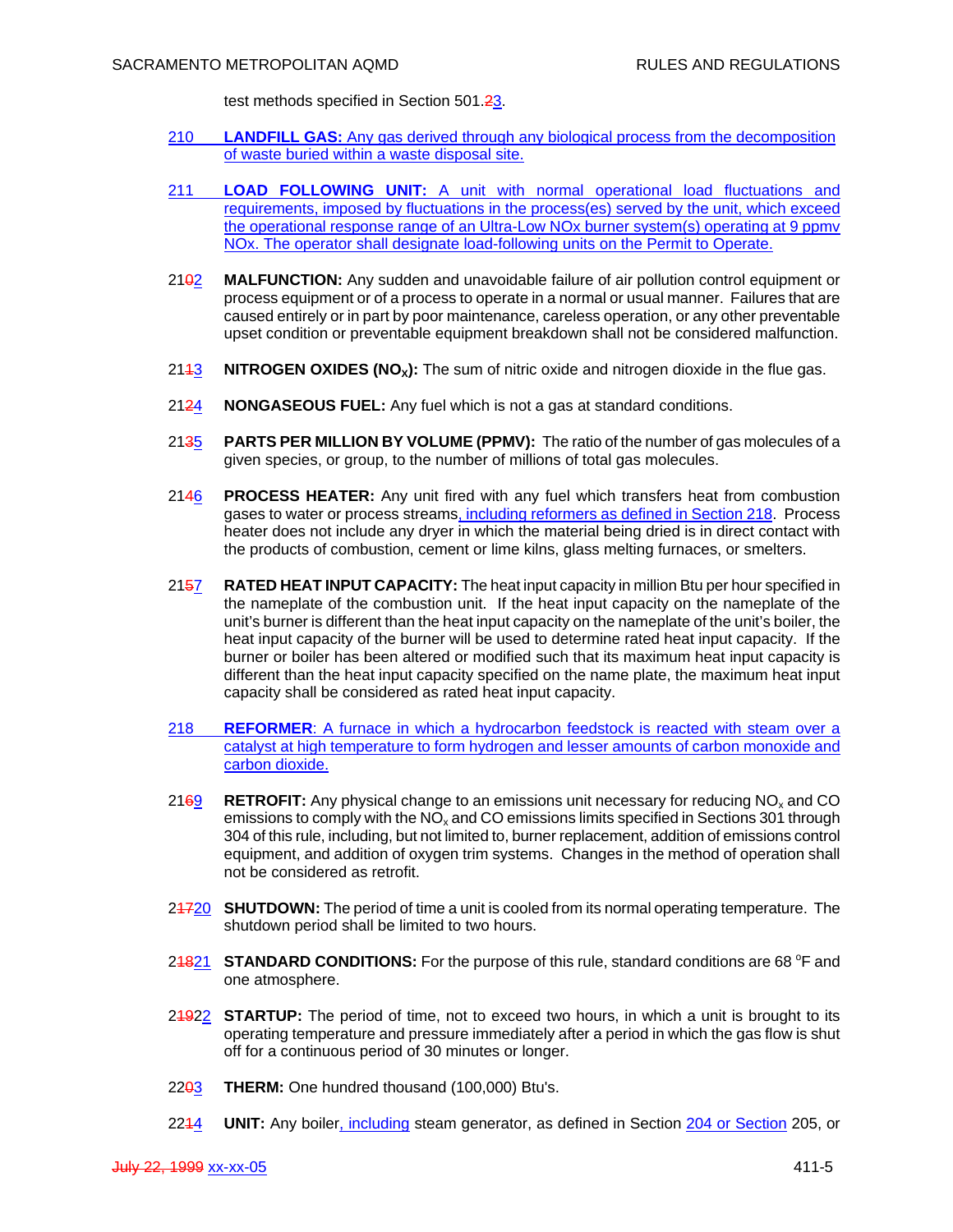process heater, as defined in Section 2146.

- 225 **WASTE HEAT RECOVERY BOILER:** A device that recovers normally unused energy and converts it to usable heat. Waste heat recovery boilers incorporating duct or supplemental burners that are designed to supply 50 percent or more of the total rated heat input capacity of the waste heat recovery boiler are not considered waste heat recovery boilers, but are considered boilers. Waste heat recovery boilers are also referred to as heat recovery steam generators.
- 2226 **WOOD:** Wood, wood residue, bark, or any derivative fuel or residue thereof, in any form, including but not limited to sawdust, dust from sanding, wood chips, scraps, slabs, millings, shavings, and processed pellets made from wood or other forest residues.

## **300 STANDARDS**

#### 301 **BARCT EMISSIONS LIMITS - GASEOUS FUEL FIRING**

- $301.1$  NO<sub>x</sub> Emissions: Except as provided in Section 1143, the NO<sub>X</sub> and CO emissions from any unit shall not exceed 30the limits specified in the table below. The NOx and CO emission limits shall be measured as parts per million by volume on a dry basis, as determined pursuant to Section 501, and corrected to three percent oxygen  $(30$  ppmvd  $(2, 3\%)$ , when firing on gaseous fuels.
- 301.2 **CO Emissions:** Except as provided in Section 114, the CO emissions from any unit shall not exceed 400 parts per million by volume on a dry basis, as determined pursuant to Section 501, corrected to 3 percent oxygen (400 ppmvd @ 3% O2), when firing on gaseous fuels.

|                                                                                                             | <b>Effective</b><br>May 31, 1997                      |                                                                         | <b>Effective</b><br>(See Section 407)                        |                                              |
|-------------------------------------------------------------------------------------------------------------|-------------------------------------------------------|-------------------------------------------------------------------------|--------------------------------------------------------------|----------------------------------------------|
| <b>Unit Size/Description</b><br><b>MmBtu/hr Input</b>                                                       | <b>NOx</b><br>Limits<br>ppmvd@<br>$3%$ O <sub>2</sub> | $\overline{\mathbf{co}}$<br><b>Limits</b><br>ppmvd@<br>3%O <sub>2</sub> | <b>NOx</b><br><b>Limits</b><br>ppmvd@3<br>$%$ O <sub>2</sub> | <u>co</u><br>Limits<br>ppmvd@<br><b>3%02</b> |
| Greater than or equal to 1 and less<br>than 5                                                               |                                                       |                                                                         | 30                                                           | 400                                          |
| Greater than or equal to 5 and less<br>than or equal to 20                                                  | 30                                                    | 400                                                                     | 15                                                           | 400                                          |
| Greater than 20                                                                                             | 30                                                    | 400                                                                     | 9                                                            | 400                                          |
| <b>Gas Fired Reformer Furnaces</b>                                                                          | $\frac{30}{2}$                                        | 400                                                                     | $\frac{30}{2}$                                               | 400                                          |
| Greater than or equal to 5 and fired on<br>landfill gas or a combination of landfill<br>gas and natural gas | 30                                                    | 400                                                                     | 15                                                           | 400                                          |
| Load Following Units greater than or<br>equal to 5 mmBtu/hr input                                           | 30                                                    | 400                                                                     | 15                                                           | 400                                          |

## 302 **BARCT EMISSIONS LIMITS - NONGASEOUS FUEL FIRING**

- $302.1$  NO<sub>x</sub> Emissions: Except as provided in Section 1143, the NO<sub>x</sub> and CO emissions from any unit shall not exceed 30the limits specified in the table below. The NOx and CO emission limits shall be measured as parts per million by volume on a dry basis, as determined pursuant to Section 501, and corrected to three percent oxygen  $(40$  ppmvd  $(2, 3\%)$ , when firing on nongaseous fuels.
- 302.2 CO Emissions: Except as provided for in Section 114, the CO emissions from any unit shall not exceed 400 parts per million by volume on a dry basis, as determined pursuant to Section 501, corrected to three percent oxygen (400 ppmvd  $@$  3%  $\Theta_2$ ), when firing on nongaseous fuels.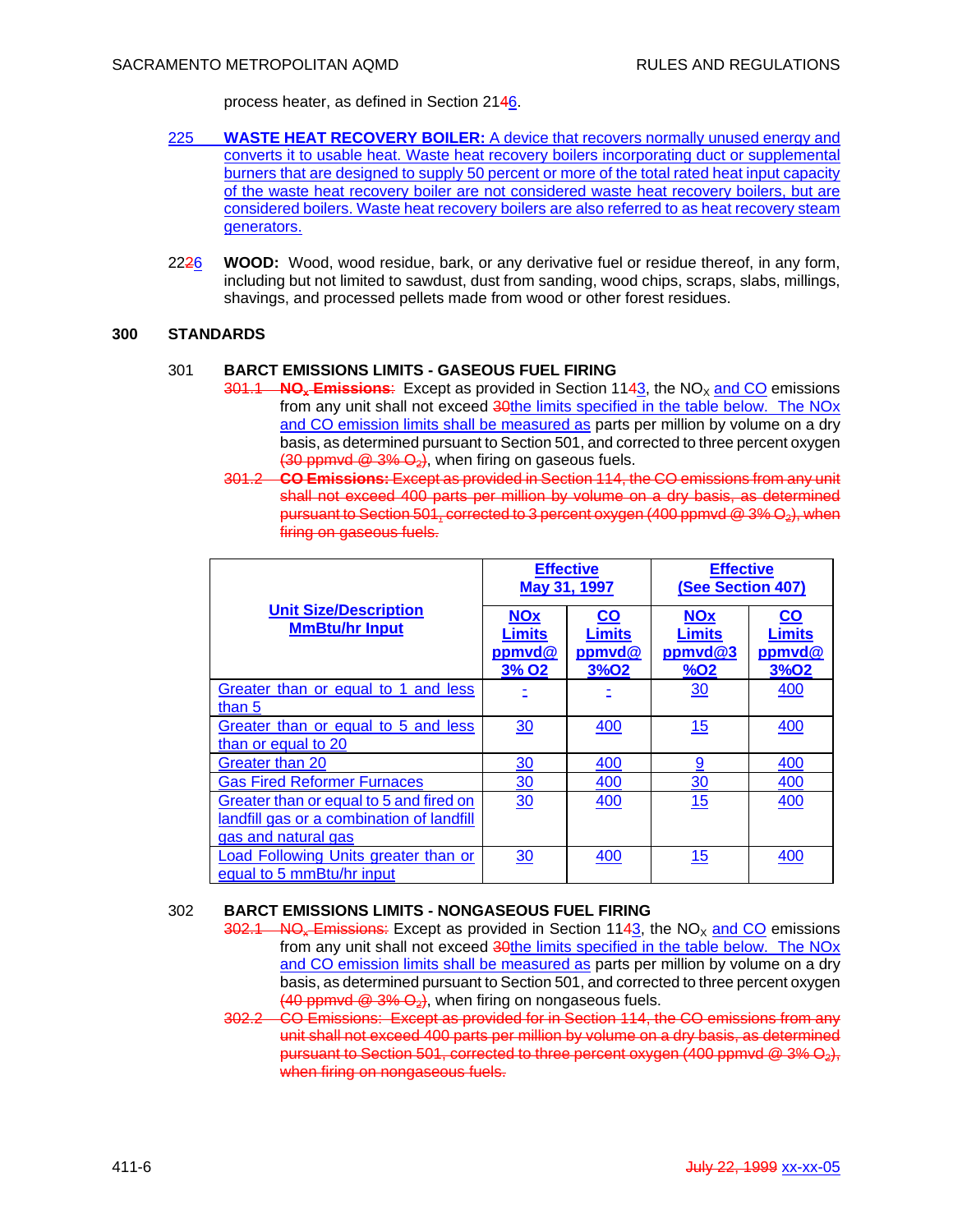| <b>Unit Size/Description</b>                  | <b>Effective</b><br>May 31, 1997    |                                   | <b>Effective</b><br>(See Section 407)      |                                   |
|-----------------------------------------------|-------------------------------------|-----------------------------------|--------------------------------------------|-----------------------------------|
| mmBtu/hr Input                                | <b>NOx Limits</b><br>ppmvd@3%<br>O2 | <b>CO Limit</b><br>ppmvd@3%<br>О2 | <b>NOx Limits</b><br>ppmvd@3%<br><b>O2</b> | <b>CO Limit</b><br>ppmvd@3%<br>O2 |
| Greater than or equal to 1<br>and less than 5 |                                     |                                   | 40                                         | 400                               |
| Greater than or equal to 5                    |                                     | 400                               |                                            | 400                               |

## 303 **BARCT EMISSIONS LIMITS - BIOMASS FUEL FIRING**

- 303.1 **NO<sub>x</sub> Emissions:** Except as provided in Section 1143.1, the NO<sub>x</sub> emissions from any unit shall not exceed 70 parts per million by volume on a dry basis, as determined pursuant to Section 501, corrected to twelve percent carbon dioxide (70 ppmvd @ 12%  $CO<sub>2</sub>$ ), when firing on biomass fuels.
- 303.2 **CO Emissions:** Except as provided in Section 1143.1, the CO emissions from any unit shall not exceed 400 parts per million by volume on a dry basis, as determined pursuant to Section 501, corrected to twelve percent carbon dioxide (400 ppmvd @  $12\%$  CO<sub>2</sub>), when firing on biomass fuels.

## 304 **EMISSION LIMIT - EMERGENCY STANDBY NONGASEOUS FUEL FIRING**

- 304.1 **NOx Emissions:** The NOx emissions from any unit which normally burns gaseous fuel but burns nongaseous fuel only during emergency interruption of gaseous fuel supply by the serving utility shall not exceed 150 parts per million by volume on a dry basis as determined pursuant to Section 501, corrected to three percent oxygen (150 ppmvd  $\textcircled{2}$  3%  $\textcircled{2}$ , when firing on nongaseous fuel. Operation of the unit under this Section shall not exceed 168 hours per calendar year, excluding equipment and emission testing time, not exceeding 48 hours per calendar year.
- 305 **LOW FUEL USAGE:** Any unit exempted pursuant to Section 1143 shall meet one of the following conditions:
	- 305.1 The unit shall be operated in a manner that maintains stack-gas oxygen concentrations at less than or equal to 3.00 % by volume on a dry basis; or
	- 305.2 The unit shall be tuned at least once per year by a qualified technician. If the unit is not operational for the entire calendar year, then no tune-up shall be required until re-startup of the unit. The tune-up shall be performed in accordance with the procedure described in ATTACHMENT A.: or
	- 305.3 The unit shall be operated in compliance with the applicable emission levels specified in Sections 301 through 304
	- 305.4 Sources applying after May 31, 1997 are not eligible to receive this exemption.

## 306 **EQUIPMENT REQUIREMENT - FUEL CONSUMPTION**

- 306.1 Owners or operators of units subject to the requirements of Section 304 shall install a non-resetting totalizing hour meter on each unit, or shall install a computerized tracking system that maintains a continuous daily record of hours of operation when the boiler is operated on diesel fuel.
- 306.2 Owners or operators of units subject to the requirements of Section 305 exempt from the NOx and CO requirements in Sections 301 through 303 pursuant to Section 113 because of low fuel usage shall:
	- a. Install a non-resetting totalizing fuel meter in the fuel line for each fuel burned. Each unit serviced by the fuel line shall have a meter installed to monitor fuel consumption. If a volumetric flow meter is installed, it must compensate for pressure and temperature using integral gauges; or
	- b. Install a non-resetting totalizing hour meter. This requirement shall apply to each unit. In this case, the fuel usage shall be calculated by multiplying the number of operating hours for the unit by the maximum fuel usage for the unit as specified by the unit manufacturer; or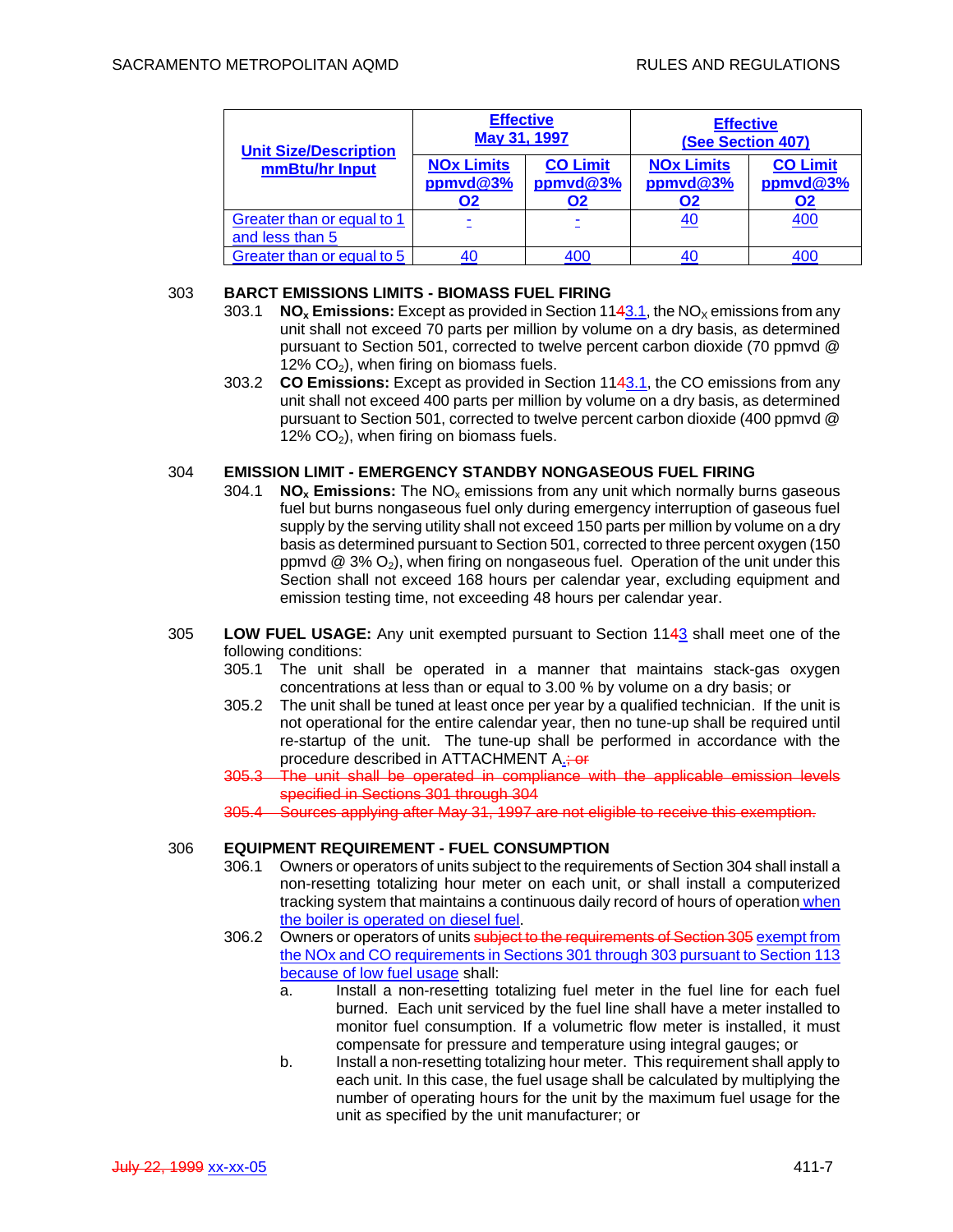c. Install a computerized tracking system that maintains a continuous daily record of hours of operation and/or fuel consumption rate for each fuel line. This requirement shall apply to each unit serviced by a fuel line. If only hours of operation are recorded, the fuel usage shall be calculated by multiplying the number of operating hours for the unit by the maximum fuel usage for the unit as specified by the unit manufacturer. If both hours of operation and fuel consumption rate are recorded, the actual recorded fuel consumption rate shall be integrated over the actual number of hours operated to determine total fuel usage.

## **400 ADMINISTRATIVE REQUIREMENTS**

#### 401 **LOW FUEL USAGE:**

- 401.1 The owner or operator of any unit claiming exemption pursuant to Section 1143.1 that is required to install new fuel consumption monitoring equipment must comply with Section 306 by January 22, 2000. New fuel consumption equipment is required when one fuel meter, hour meter, or computerized tracking system serves multiple boilers and/or other equipment prior to July 22, 1999.
- 401.2 The owner or operator of any unit claiming exemption pursuant to Section 113.2 that is required to install new fuel consumption monitoring equipment must comply with Section 306 by (twenty-four months after adoption).
- 402 **REPORTING TUNE-UP VERIFICATION:** The owner or operator of units subject to the requirements of Section 305.2 shall submit to the Air Pollution Control Officer a tune-up verification report or a verification of inactivity not less than once every calendar year for each unit.
- 403 **SOURCE TESTING FREQUENCY:** The owner or operator of units subject to the emissions limits set forth in Sections 301 through 303 shall conduct perform emissions source testing using the test methods specified in Section 501 of this rule according to the following schedule and maintain records as provided in Section 502:
	- 403.1 Except as provided in Section 405.2, initial source test to verify compliance with the NOx and CO emission limits effective **[See Section 407 for specific compliance dates]** listed in Sections 301 and 302 shall be conducted by the full compliance date specified in Section 407;
	- 403.2a. Any unit with a rated heat capacity of 250 million Btu per hour or greater shall be tested within 1 year of July 22, 1999, and once every calendar year thereafter.
	- 403.3b. Any unit with a rated heat capacity greater than or equal to 5 million Btu per hour but less than 250 million Btu per hour shall be tested within 2 years of July 22, 1999 and once every second calendar year thereafter.
	- 403.4 **Small Units:** Any unit with a rated heat capacity greater than or equal to 1 million Btu per hour input and less than 5 million Btu per hour input shall be required to be tested to verify compliance with the NOx and CO emission limits pursuant to Section 403.1. As an alternative to testing, the owner or operator of a unit subject to the requirements of this section may use a portable analyzer as part of an Air Pollution Control Officer approved alternate emissions monitoring system. The portable analyzer shall meet the specification standards in Attachment B.
		- a. At least thirty days prior to the portable analyzer test, the owner or operator shall notify the Air Pollution Control Officer of the exact date and time of the test.
	- 403.c5 Any unit that is equipped with a continuous emission monitoring system (CEMs) shall conduct accuracy testing using the methods specified in Section 501 of this rule once every calendar year.

## 404 **SOURCE TESTING PROTOCOL:**

404.1 **Source Tests:** At least 30 days prior to the scheduled source test date, the owner or operator of a unit subject to this rule shall submit a source test plan to the Air Pollution Control Officer. At least seven days prior to the source test, the owner or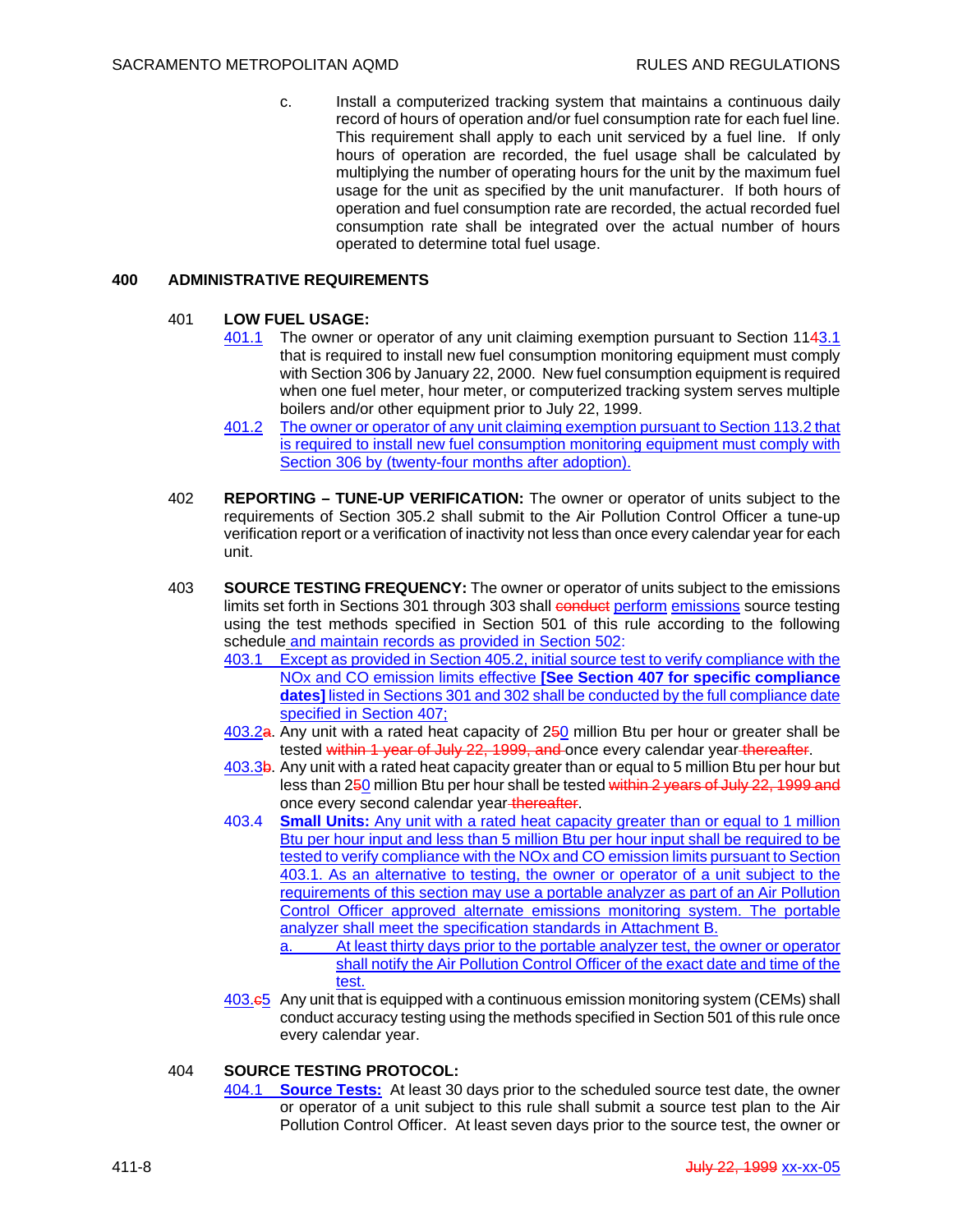operator shall notify the Air Pollution Control Officer of the exact date and time of the source test. A final source test report, and the applicable source test observation and evaluation fee as authorized under Rule 301, shall be submitted to the Air Pollution Control Officer within 60 days following the actual source test date.

- 404.2 **Portable Analyzer:** Emission readings using a portable analyzer pursuant to Section 403.4 shall be averaged over a 15 consecutive-minute period by either taking a cumulative 15-consecutive-minute sample reading or by taking at least five (5) readings evenly spaced over the 15-consecutive-minute period. If the results of the portable analyzer show that the NOx emissions from the unit exceed the allowable limits in Section 300, then the unit will be required to be source tested no later than 60 days from the date of discovering such exceedance.
- 405 **LOSS OF EXEMPTION**: If any unit with a Permit to Operate issued pursuant to Rule 201- GENERAL PERMIT REQUIREMENTS approving an exemption from the requirements in Sections 301 or 302 pursuant to Section 113.2 exceeds or equals the levels specified in the table in Section 113.2 in any calendar year after **(12 Months after date of adoption),** the owner or operator shall:
	- 405.1 Maintain compliance with the requirements of Section 305 until compliance is demonstrated with Section 301 or 302; and
	- 405.2 Within 12 months after the end of the calendar year during which the unit exceeded or equaled the fuel usage, conduct an initial source test and demonstrate compliance with Section 301 or 302. The unit will subsequently not qualify for exemption pursuant to Section 113.2.
- 406 **ADMINISTRATIVE REQUIREMENTS FOR LOAD FOLLOWING UNITS:** The owner or operator of a load following unit shall submit to the Air Pollution Control Officer with their authority to construct application the following information to demonstrate that the unit(s) qualify as load-following:
	- 406.1. Technical data such as steam demand charts or other information to demonstrate the normal operational load fluctuations and requirements of the unit;
	- 406.2. Technical data showing the operational response range of all reasonably available Ultra-Low NOx burner system(s) operating at 9 ppmv NOx; and
	- 406.3. Technical data demonstrating that the unit(s) are designed and operated to optimize the use of base-loaded units in conjunction with the load-following unit(s).
- 407 **COMPLIANCE SCHEDULE:** An owner or operator of any unit subject to Section 301 or 302 on or after (date of adoption) shall comply with this Rule in accordance with the following schedules.
	- 407.1 Except as provided in Section 407.2 and 407.3, for units installed prior to (date of adoption) and permit application deemed complete by the Air Pollution Control Officer prior to (date of adoption), or installed after (date of adoption) and permit application deemed complete prior to (date of adoption):

| <b>Number of Units</b><br>subject to Sections<br>301 through 304 | <b>Number of these</b><br>units required to be<br>in full compliance<br>by (two years from<br>adoption) | <b>Number of these</b><br>units required to be<br>in full compliance<br>by (three years from<br>adoption) | <b>Number of these</b><br>units required to be<br>in full compliance by<br>(four years from<br>adoption) |
|------------------------------------------------------------------|---------------------------------------------------------------------------------------------------------|-----------------------------------------------------------------------------------------------------------|----------------------------------------------------------------------------------------------------------|
| 1or $2$                                                          |                                                                                                         |                                                                                                           | N/A                                                                                                      |
|                                                                  |                                                                                                         |                                                                                                           |                                                                                                          |
|                                                                  |                                                                                                         |                                                                                                           |                                                                                                          |
| 5 or 6                                                           |                                                                                                         |                                                                                                           |                                                                                                          |
| More than 6                                                      | 25% of these units                                                                                      | 75% of these units                                                                                        | 100% of these units                                                                                      |

**Notes:** Full Compliance identifies the date by which the owner shall demonstrate that each unit is in compliance with this rule.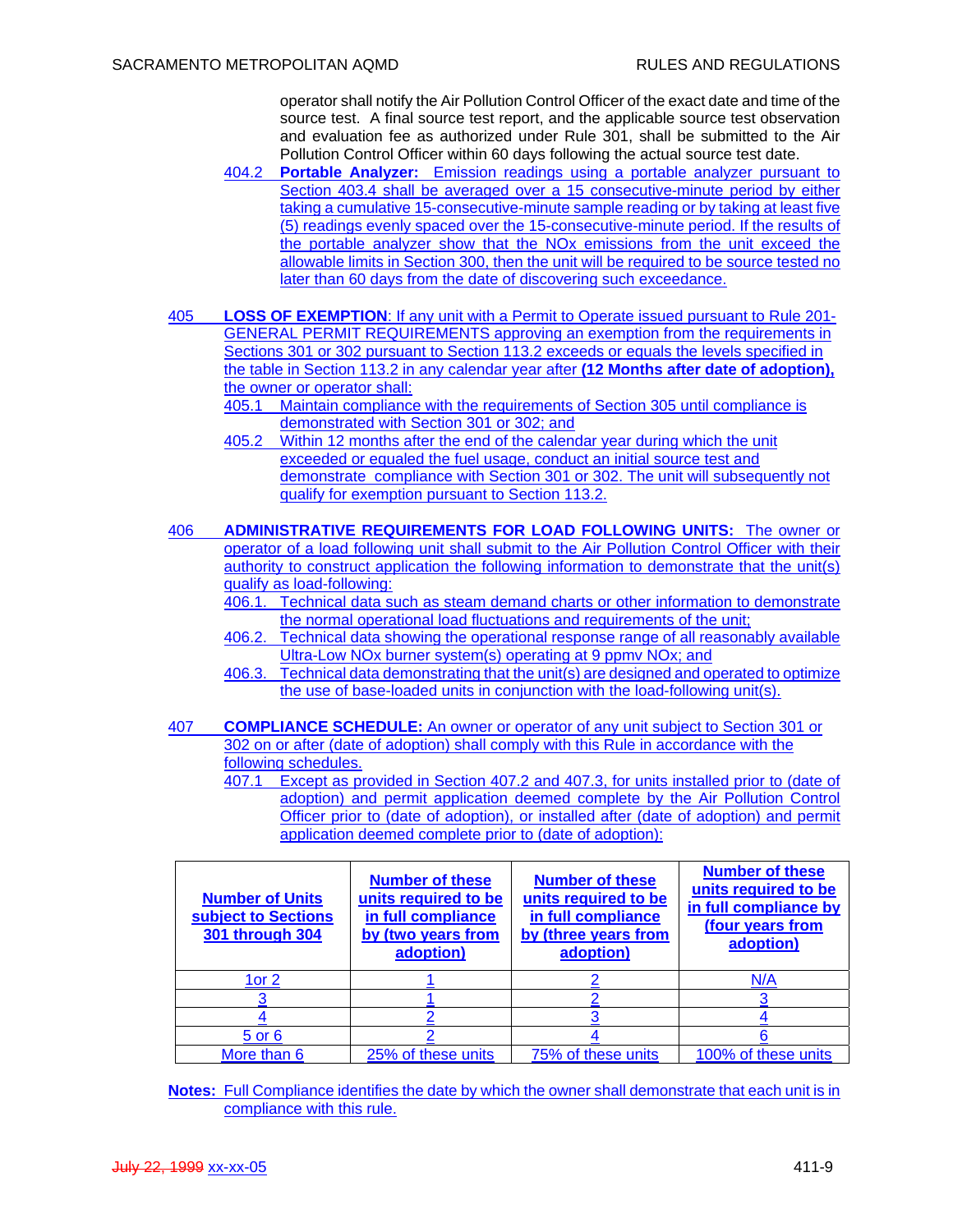#### SACRAMENTO METROPOLITAN AQMD **RULES** AND REGULATIONS

- 407.2 For units installed after (date of adoption) and permit application deemed complete by the Air Pollution Control Officer after (date of adoption): date of installation.
- 407.3 For units installed prior to (date of adoption) and permit application deemed complete by the Air Pollution Control Officer after (date of adoption): (one year from adoption).

## **500 MONITORING AND RECORDS**

- 501 **TEST METHODS** 
	- 501.1 **GASEOUS EMISSIONS: SOURCE TEST**:
		- $\frac{a}{2}$  Compliance with the NO<sub>x</sub> and CO emission requirements and the stack gas carbon monoxide andoxygen requirements of Sections 301 through 304 shall be determined using the test methods specified below. All emissions determinations shall be made in the as-found operating condition, except no compliance determination shall be established during unit startup as defined in Section 21922, or shutdown as defined in Section 21720. Tests shall be conducted while units are operating at a firing rate that is as close as physically possible to the unit's rated heat input capacity. Tests shall be conducted for three 40 minute runs. Results shall be averaged over the three test periods. Test reports shall include the operational characteristics of all flue-gas  $NO<sub>x</sub>$  reduction equipment.
			- 1.a Oxide of Nitrogen ARB Method 100 or EPA Method 7E.
			- 2.b Carbon Monoxide ARB Method 100 or EPA Method 10.
			- 3.c Stack Gas Oxygen ARB Method 100 or EPA Method 3A.
			- 4.c Carbon Dioxide ARB Method 100 or EPA Method 3A.
		- b. A scheduled source test may not be discontinued solely due to the failure of one or more runs to meet applicable standards.
		- c. In the event that a sample is accidentally lost or conditions occur in which one of the three runs must be discontinued because of one of the following reasons, then compliance may be determined using the average of the other two runs:
			- 1. Forced shutdown; or
			- 2. Failure of an irreplaceable portion of the sampling train; or
			- 3. Extreme meteorological conditions presenting a hazard to the sampling team; or
			- 4. Other circumstances beyond the owner or operators control as determined by the Air Pollution Control Officer, then compliance may be determined using the average of the other two (2) runs.
		- d. A source test not conducted pursuant to the source test methods listed in Section 501.1(a) may be rejected and the test report determined to be invalid.
	- 501.2 **GASEOUS EMISSIONS: CONTINUOUS EMISSIONS MONITORING SYSTEMS (CEMS):** Compliance with NOx emission requirements specified in Sections 301 through 304 may also be determined using CEMS. All emissions determinations shall be made in the as-found operating condition, except no compliance determination shall be established during unit startup as defined in Section 24922, or shutdown as defined in Section  $24720$ . Where the unit(s) are equipped with CEMS:
		- a. **General:** All CEMS must be installed according to the procedures specified in 40CFR460.13g. All CEMS shall be installed such that a representative measurement of emissions is obtained. Additional procedures for the location of CEMS found in 40CFR60 Appendix B shall be used. The data recorder for CEMS shall be in operation at all times the unit is operated.
		- b. **Cycle time:** The owner or operator of any unit using a continuous emission monitoring system (CEM) shall ensure that the CEM system completes a minimum of one cycle of operation (sampling, analyzing, and data recording) for each successive 15 minute period.
		- c. **Calibration:** Zero and span shall be checked once every 24 hours. The CEMS shall be calibrated in accordance with the manufacturer's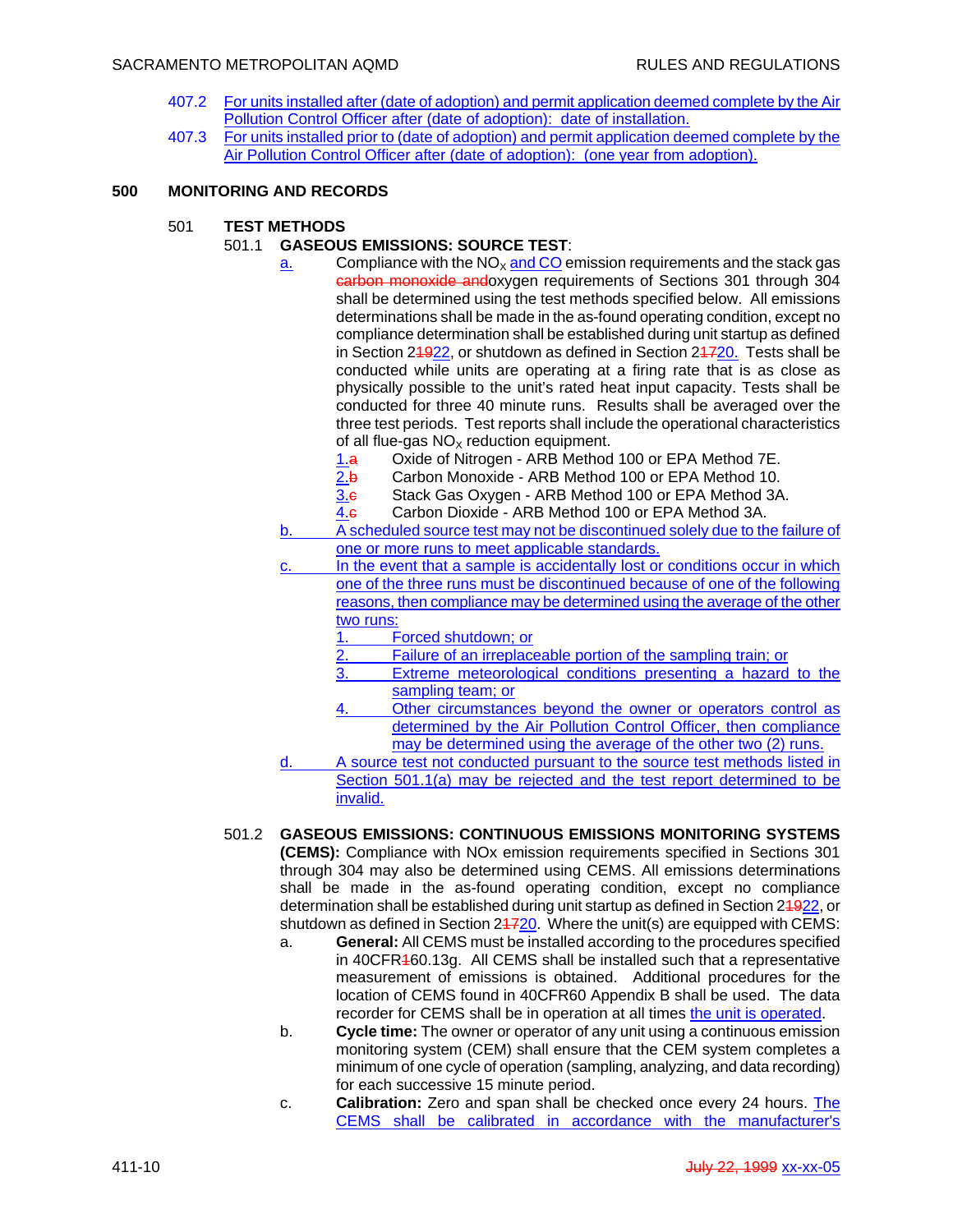#### specifications.

- d. **Averaging:** The data recorded during periods of calibration checks, zero and span adjustments shall not be included in averaging for compliance determinations. Compliance shall be determined on an hourly basis using the average of the 3 previous 1 hour average emissions concentrations. The 1-hour average emissions concentration shall be determined from at least two data points recorded by the CEMs.
- e. **Accuracy Testing:** Accuracy testing of Continuous Emission Monitoring Systems shall be conducted using a relative accuracy test audit pursuant to 40CFR60 Appendix F.
- 501.3 **HIGH HEAT VALUE:** HHV shall be determined by one of the following test methods:
	- a. ASTM D 2015-85 for solid fuels; or
	- b. ASTM D 240-8702 or ASTM D 23823282-88 for liquid hydrocarbon fuels; or
	- c. ASTM D 1826-8894, or ASTM D 1945-8496 in conjunction with ASTM D 3588-89 for gaseous fuels.

## 502 **RECORDKEEPING**

- 502.1 The owner or operator of units subject to the requirements of Section 304 and 306.1 shall monitor and record for each unit the cumulative annual calendar year hours of operation on each emergency standby non-gaseous fuel.
- 502.2 The owner or operator of units subject to the requirements of Section 305 shall monitor and record for each unit the HHV and cumulative gaseous and non-gaseous fuel usage.
- 502.2 The owner or operator of units exempt pursuant to Section 113 and subject to the requirements of Sections 305 and 306.2a or 306.2c for fuel consumption shall record for each unit the HHV and the calendar year gaseous and non-gaseous fuel usage.
- 502.3 The owner or operator of units exempt pursuant to Section 113 and subject to the requirements of Sections 305 and 306.2b or 306.2c for hours of operation shall record for each unit the HHV, calendar year hours of operation, and the calendar year calculated fuel usage.
- 502.4 An owner or operator subject to the requirements in Section 403.4 using a portable analyzer to verify compliance with the NOx and CO emission limits shall keep records of the measured NOx and CO emissions, and all data as specified in Attachment B.
- 502.35 The owner or operator of any unit subject to Section 501 of this rule shall maintain copies of all CEMS data and final source test reports as applicable.
- 502.46 SuchRrecords shall be maintained on-site for a continuous 5-year period and made available for review by the Air Pollution Control Officer upon request.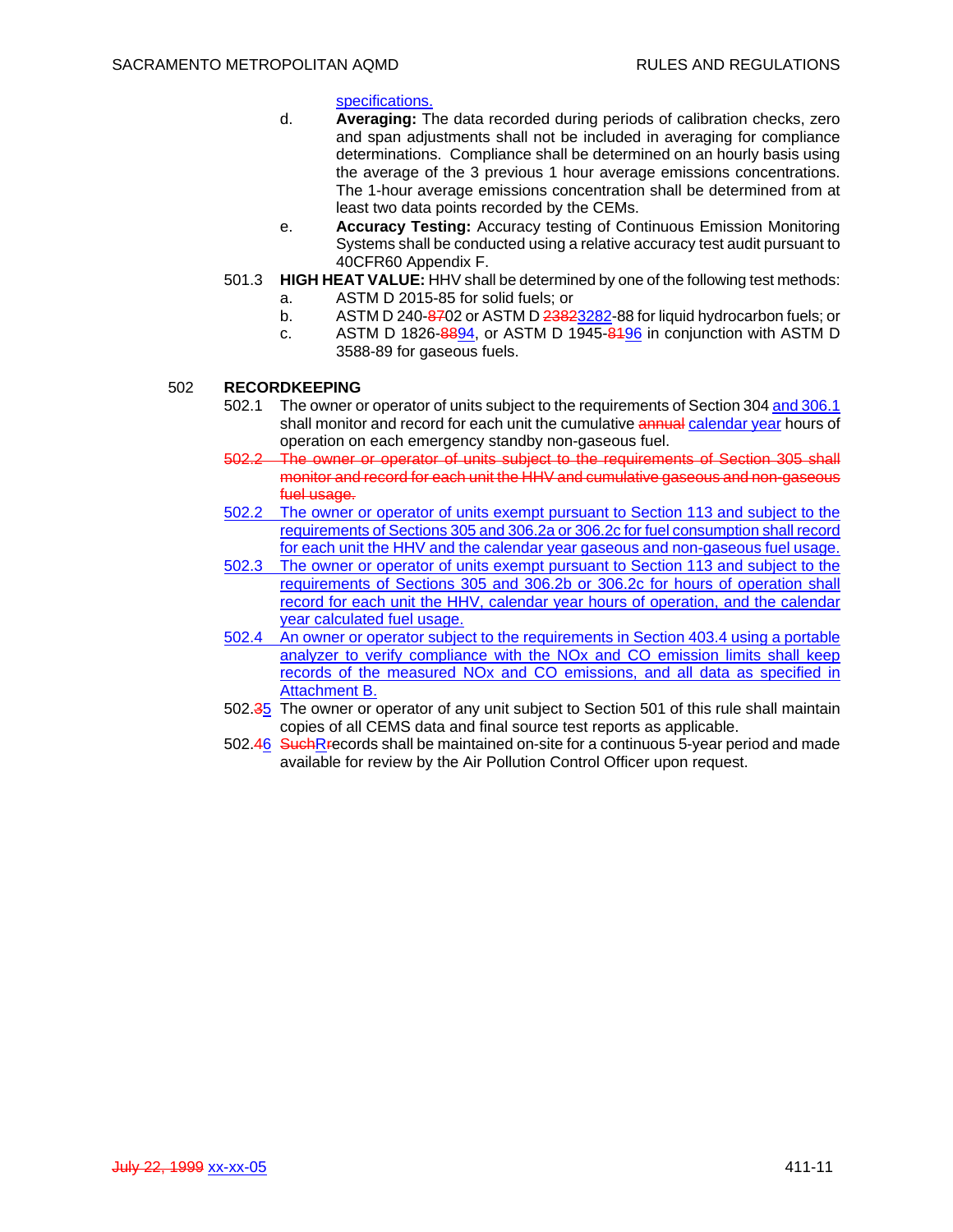# **Attachment A**

# **Tuning Procedure1**

## **A. Equipment Tuning Procedure for Forced-Draft Boilers, Steam Generators, and Process Heaters**

Nothing in this Tuning Procedure shall be construed to require any act or omission that would result in unsafe conditions or would be in violation of any regulation or requirement established by Factory Mutual, Industrial Risk Insurers, National Fire Prevention Association, the California Department of Industrial Relations (Occupational Safety and Health Division), the Federal Occupational Safety and Health Administration, or other relevant regulations and requirements.

- 1. Operate the unit at the firing rate most typical of normal operation. If the unit experiences significant load variations during normal operation, operate it at its average firing rate.
- 2. At this firing rate, record stack gas temperature, oxygen concentration, and CO concentration (for gaseous fuels) or smoke-spot number<sup>2</sup> (for liquid fuels), and observe flame conditions after unit operation stabilizes at the firing rate selected. If the excess oxygen in the stack gas is at the lower end of the range of typical minimum values<sup>3</sup> and if the CO emissions are low and there is no smoke, the unit is probably operating at near optimum efficiency - at this particular firing rate. However, complete the remaining portion of this procedure to determine whether still lower oxygen levels are practical.
- 3. Increase combustion air flow to the furnace until stack gas oxygen levels increase by one to two percent over the level measured in Step 2. As in Step 2, record the stack gas temperature, CO concentration (for gaseous fuels) or smoke-spot number (for liquid fuels), and observe flame conditions for these higher oxygen levels after boiler operation stabilizes.
- 4. Decrease combustion air flow until the stack gas oxygen concentration is at the level measured in Step 2. From this level gradually reduce the combustion air flow, in small increments. After each increment, record the stack gas temperature, oxygen concentration, CO concentration (for gaseous fuels) and smoke-spot number (for liquid fuels). Also, observe the flame and record any changes in its condition.
- 5. Continue to reduce combustion air flow stepwise, until one of these limits is reached:
	- a. Unacceptable flame conditions such as flame impingement on furnace walls or burner parts, excessive flame carryover, or flame instability.
	- b. Stack gas CO concentrations greater than 400 ppm.
	- c. Smoking at the stack.
	- d. Equipment-related limitations such as low wind box/furnace pressure differential, built in air-
- $\overline{\phantom{a}}$  $1$ . This tuning procedure is based on a tune-up procedure developed by KVB, Inc. for the EPA.
- <sup>2</sup> <sup>2</sup>. The smoke-spot number can be determined with ASTM test method D-2156 or with the Bacharach method.
- <sup>3</sup>  $3.$  Typical minimum oxygen levels for boilers at high firing rates are:
	- 1. For natural gas: 0.5 3%
	- 2. For liquid fuels: 2 4%

i<br>Li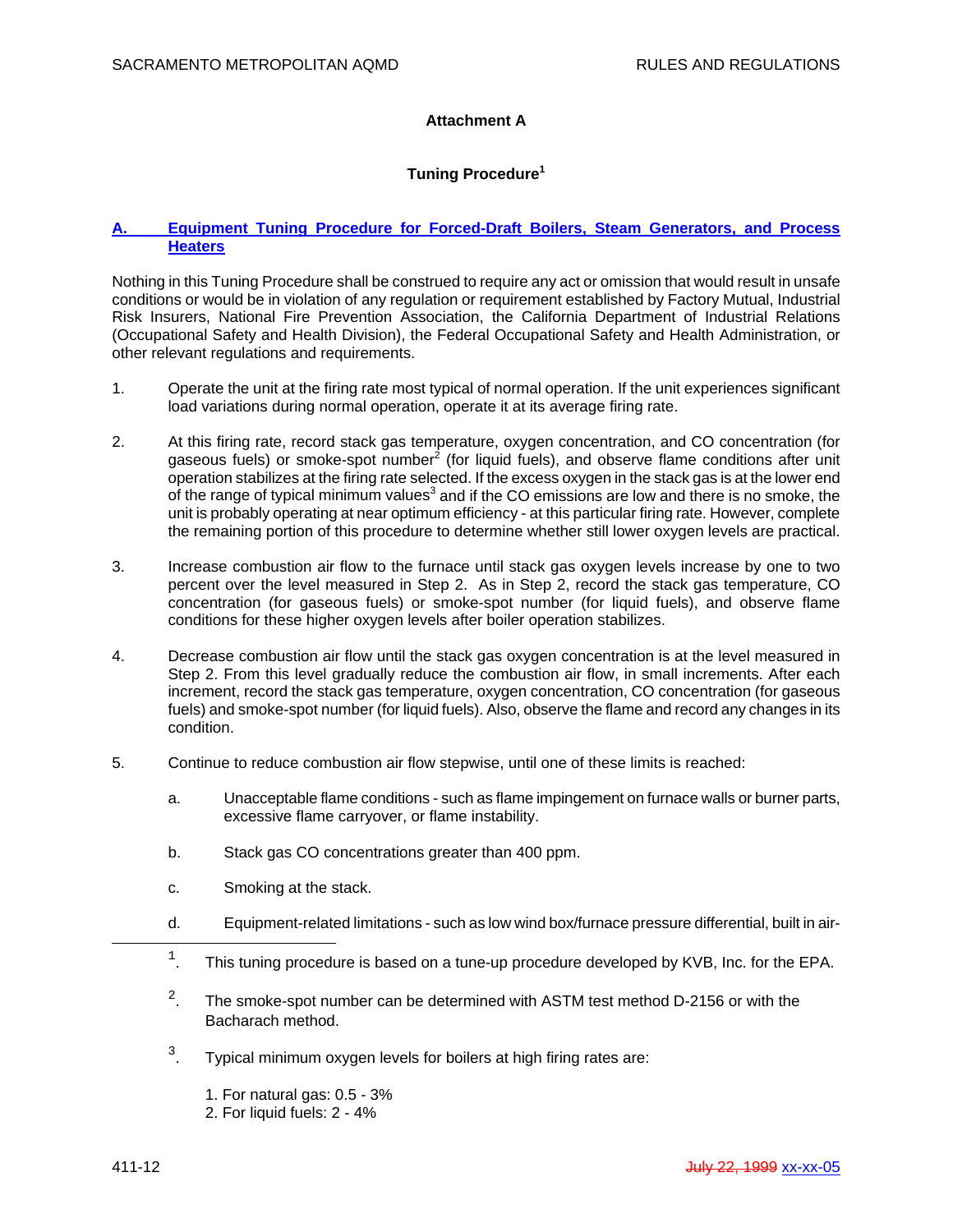low limits, etc.

- 6. Develop an  $O<sub>2</sub>$  /CO curve (for gaseous fuels) or 02/smoke curve (for liquid fuels) similar to those shown in Figures 1 and 2 using the excess oxygen and CO or smoke-spot number data obtained at each combustion air flow setting.
- 7. From the curves prepared in Step 6, find the stack gas oxygen levels where the CO emissions or smoke-spot number equal the following values:

| Fuel           | Measurement         | Value    |
|----------------|---------------------|----------|
| Gaseous        | <b>CO Emissions</b> | 400 ppm  |
| #1 and #2 oils | smoke-spot number   | number 1 |
| #4 Oil         | smoke-spot number   | number 2 |
| #5 Oil         | smoke-spot number   | number 3 |
| Other oils     | smoke-spot number   | number 4 |

The above conditions are referred to as the CO or smoke thresholds, or as the minimum excess oxygen levels.

Compare this minimum value of excess oxygen to the expected value provided by the combustion unit manufacturer. If the minimum level found is substantially higher than the value provided by the combustion unit manufacturer, burner adjustments can probably be made to improve fuel and air mix, thereby allowing operations with less air.

- 8. Add 0.5 to 2.0 percent to the minimum excess oxygen level found in Step 7 and reset burner controls to operate automatically at this higher stack gas oxygen level. This margin above the minimum oxygen level accounts for fuel variations, variations in atmospheric conditions, load changes, and nonrepeatability or play in automatic controls.
- 9. If the load of the combustion unit varies significantly during normal operation, repeat Steps 1-8 for firing rates that represent the upper and lower limits of the range of the load. Because control adjustments at one firing rate may affect conditions at other firing rates, it may not be possible to establish the optimum excess oxygen level at all firing rates. If this is the case, choose the burner control settings that give best performance over the range of firing rates. If one firing rate predominates, setting should optimize conditions at the rate.
- 10. Verify that the new settings can accommodate the sudden load changes that may occur in daily operation without adverse effects. Do this by increasing and decreasing load rapidly while observing the flame and stack. If any of the conditions in Step 5 result, reset the combustion controls to provide a slightly higher level of excess oxygen at the affected firing rates. Next, verify these new settings in a similar fashion. Then make sure that the final control settings are recorded at steady-state operating conditions for future reference.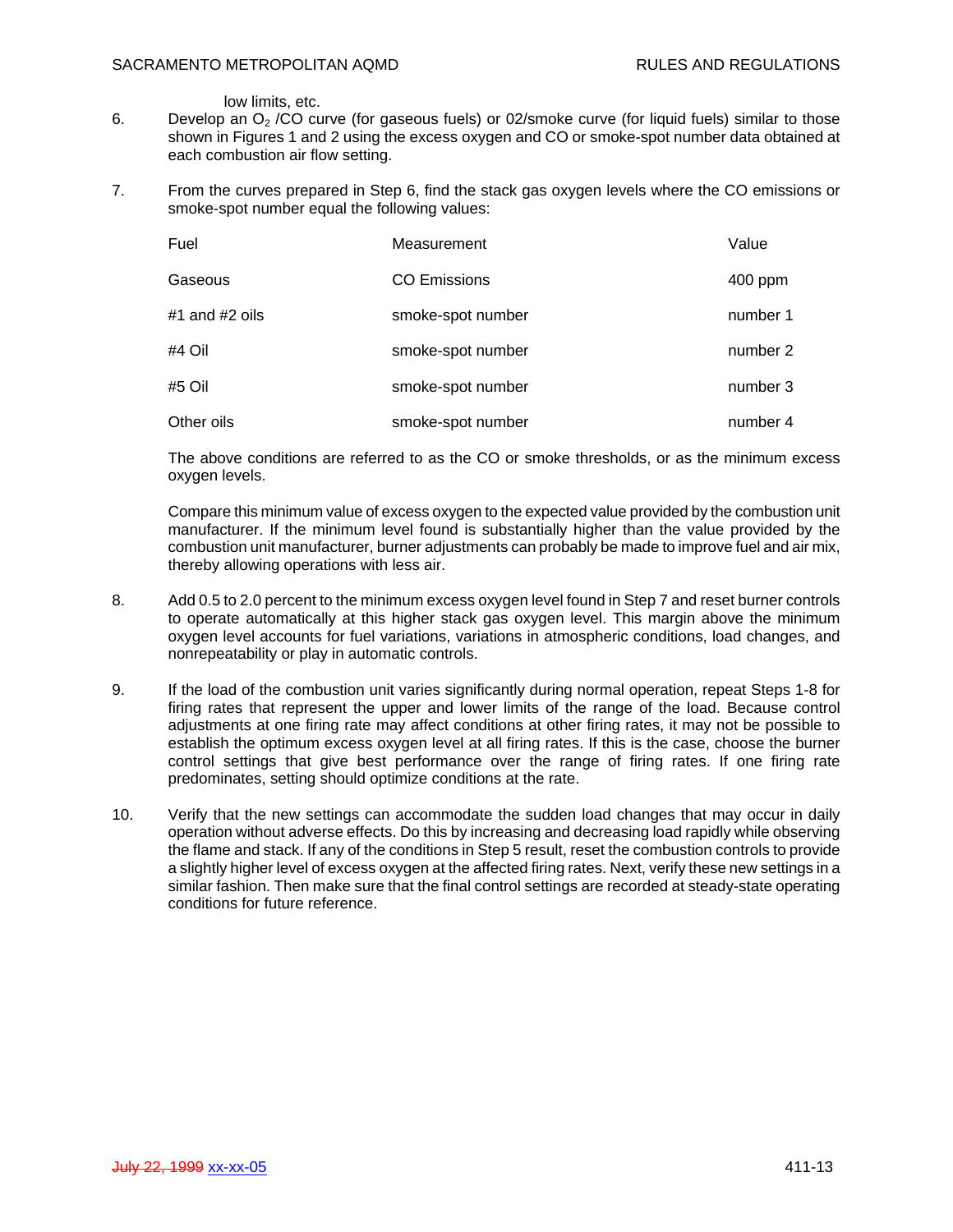**Figure 1 Oxygen/CO Characteristic Curve**

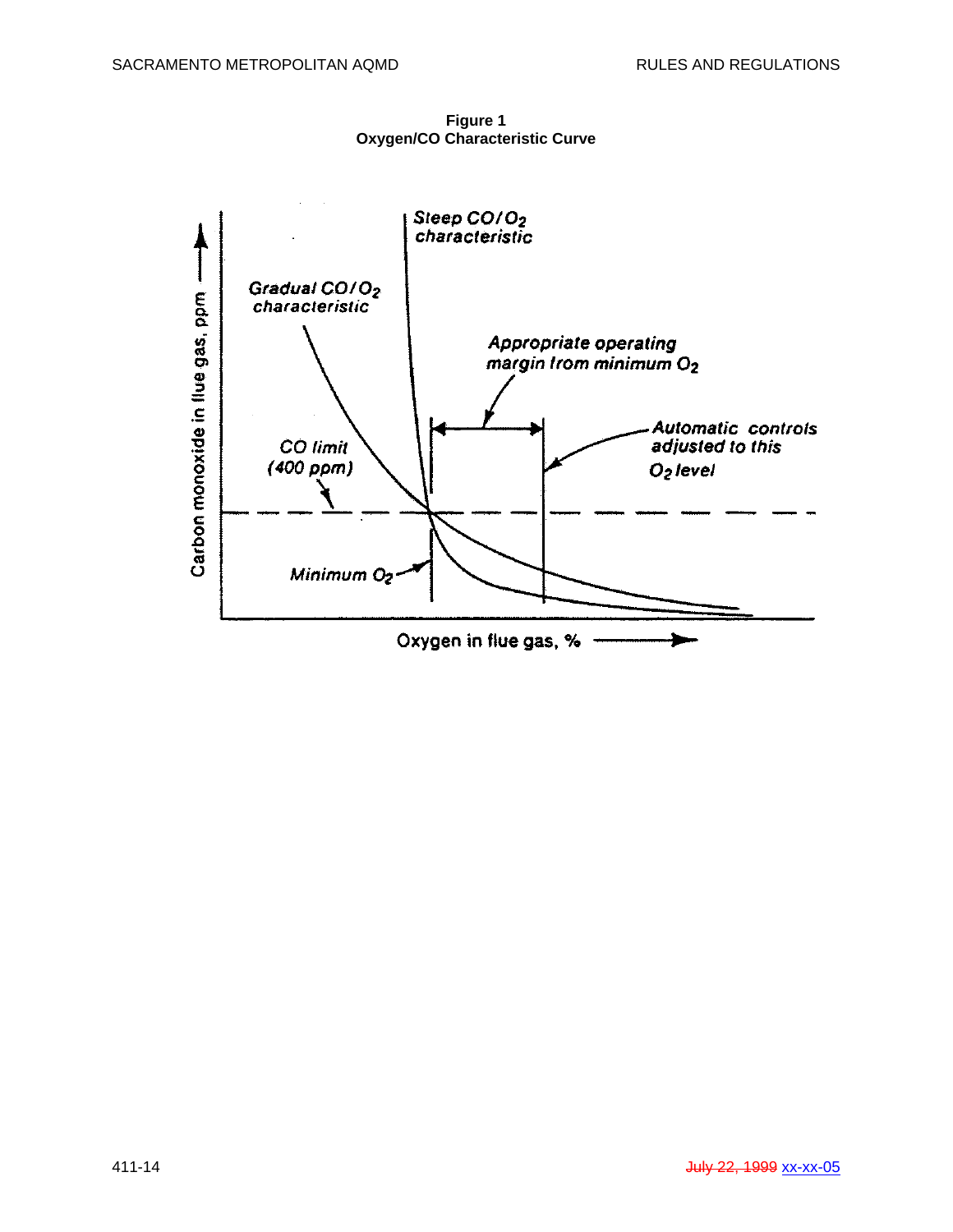**Figure 2 Oxygen/Smoke Characteristic Curve** 

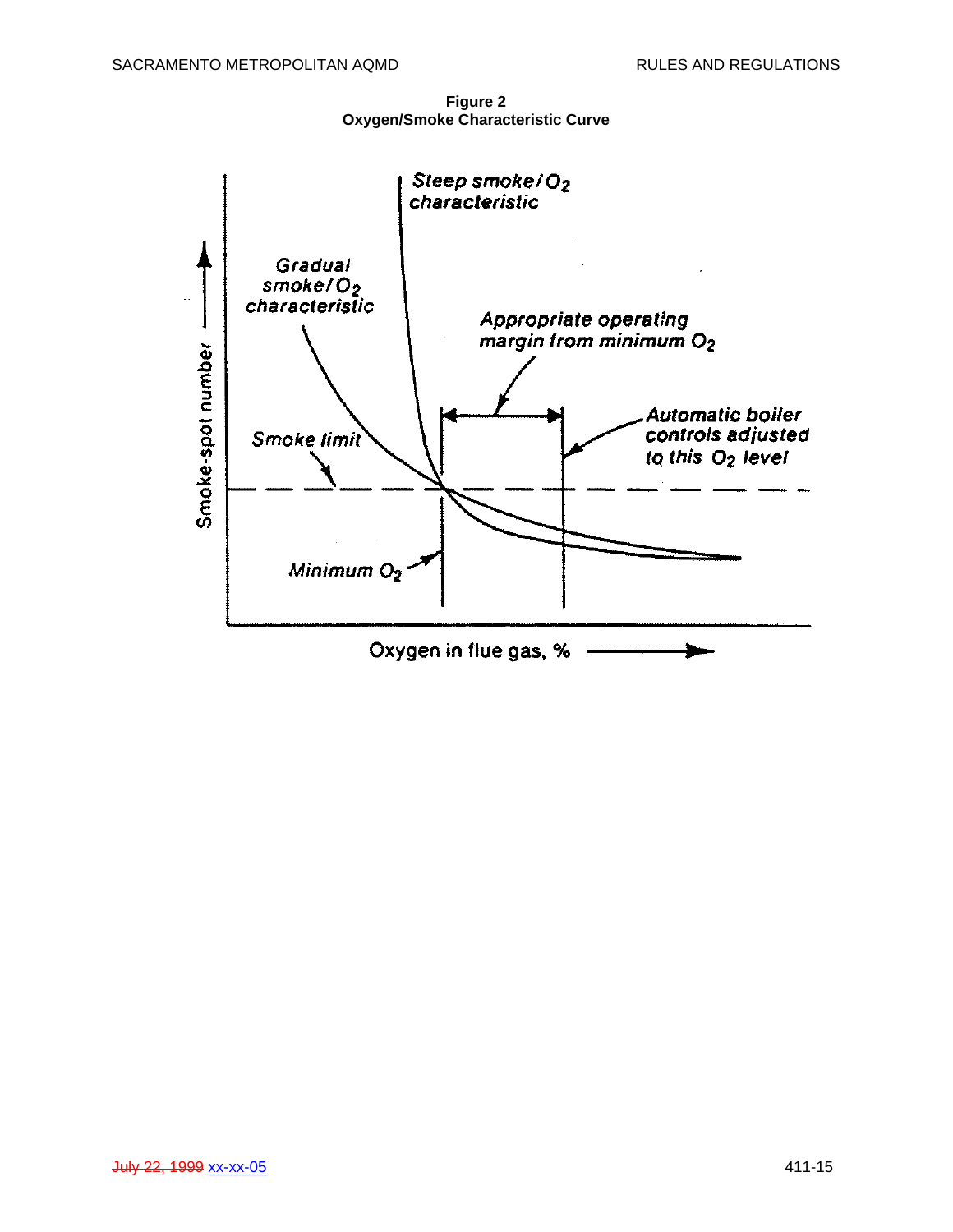## **B. Equipment Tuning Procedure for Natural Draft-Fired Boilers, Steam Generators, and Process Heaters.**

Nothing in this Tuning Procedure shall be construed to require any act or omission that would result in unsafe conditions or would be in violation of any regulation or requirement established by Factory Mutual, Industrial Risk Insurers, National Fire Prevention Association, the California Department of Industrial Relations (Occupational Safety and Health Division), the Federal Occupational Safety and Health Administration, or other relevant regulations, and requirements.

## **1. PRELIMINARY ANALYSIS**

## a. CHECK THE OPERATING PRESSURE OR TEMPERATURE.

Operate the boiler, steam generator, or heater at the lowest acceptable pressure or temperature that will satisfy the load demand. This will minimize heat and radiation losses. Determine the pressure or temperature that will be used as a basis for comparative combustion analysis before and after tuneup.

b. CHECK OPERATING HOURS.

Plan the workload so that the boiler, steam generator, or process heater operates only the minimum hours and days necessary to perform the work required. Fewer operating hours will reduce fuel use and emissions.

c. CHECK AIR SUPPLY.

Sufficient fresh air supply is essential to ensure optimum combustion and the area of air supply openings must be in compliance with applicable codes and regulations. Air openings must be kept wide open when the burner is firing and clear from restriction to flow.

d. CHECK VENT.

Proper venting is essential to assure efficient combustion. Insufficient draft or overdraft promotes hazards and inefficient burning. Check to be sure that vent is in good condition, sized properly and with no obstructions.

e. **COMBUSTION ANALYSIS.** 

Perform an "as is" combustion analysis (CO,  $O_2$ , etc.) with a warmed up unit at high and low fire, if possible. In addition to data obtained from combustion analysis, also record the following:

- ii. Inlet fuel pressure at burner (at high & low fire)
- ii. Draft above draft hood or barometric damper
	- 1) Draft hood: high, medium, and low
	- 2) Barometric Damper: high, medium, and low
- iii. Steam pressure, water temperature, or process fluid pressure or temperature entering and leaving the boiler, steam generator, or process heater.
- iv. Unit rate if meter is available.

With above conditions recorded, make the following checks and corrective actions as necessary:

1. **CHECKS & CORRECTIONS**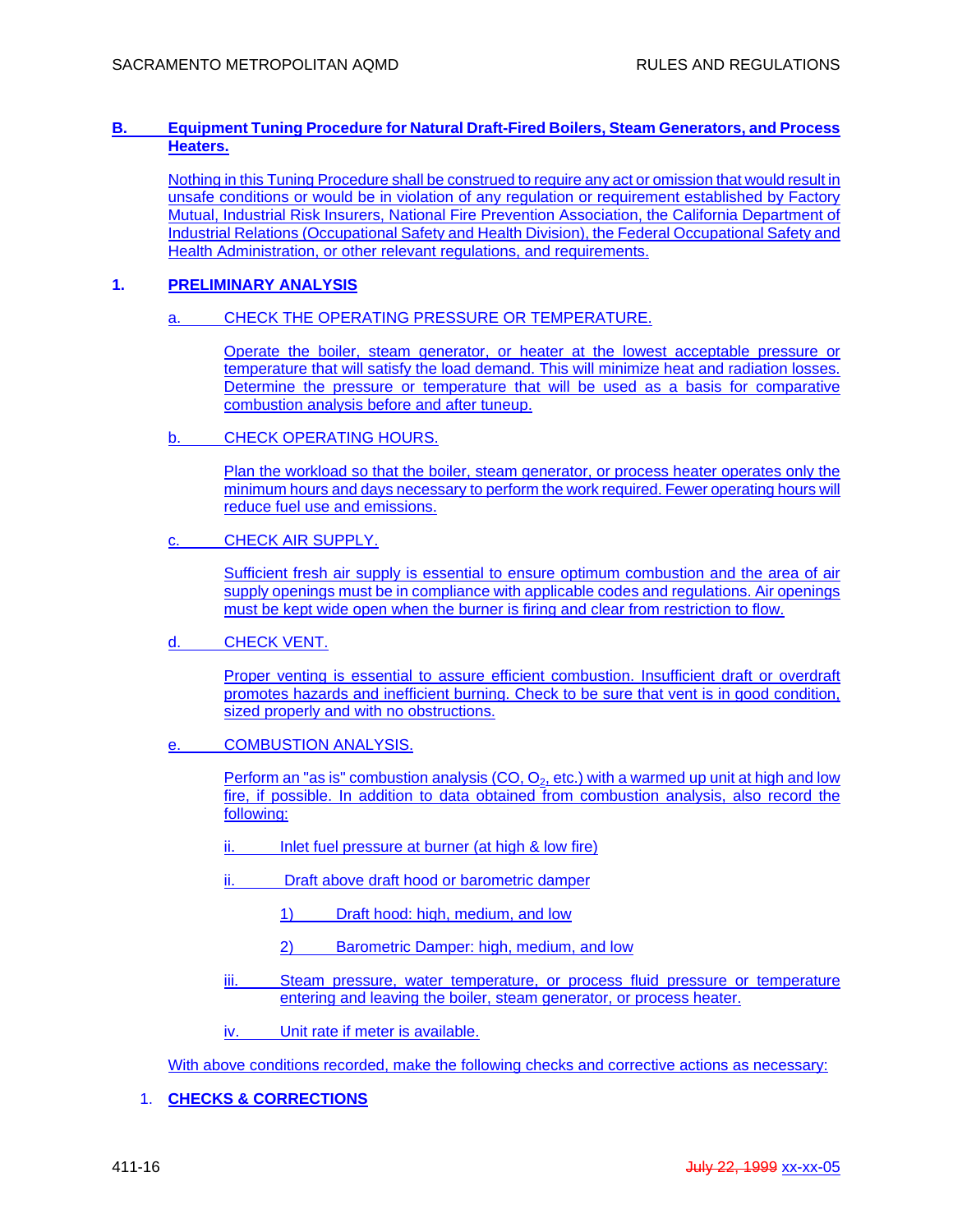# a. CHECK BURNER CONDITION.

Dirty burners or burner orifices will cause boiler, steam generator, or process heater output rate and thermal efficiency to decrease. Clean burners and burner orifices thoroughly. Also, ensure that fuel filters and moisture traps are in place, clean, and operating properly, to prevent plugging of gas orifices. Confirm proper location and orientation of burner diffuser spuds, gas canes, etc. Look for any burned-off or missing burner parts, and replace as needed.

b. CHECK FOR CLEAN BOILER, STEAM GENERATOR, OR PROCESS HEATER TUBES & HEAT TRANSFER SURFACES.

External and internal build-up of sediment and scale on the heating surfaces creates an insulating effect that quickly reduces unit efficiency. Excessive fuel cost will result if the unit is not kept clean. Clean tube surfaces, remove scale and soot, assure proper process fluid flow and flue gas flow.

c. CHECK WATER TREATMENT & BLOWDOWN PROGRAM.

Soft water and the proper water or process fluid treatment must be uniformly used to minimize scale and corrosion. Timely flushing and periodic blowdown must be employed to eliminate sediment and scale build-up on a boiler, steam generator or process heater.

d. CHECK FOR STEAM, HOT WATER OR PROCESS FLUID LEAKS

Repair all leaks immediately since even small high-pressure leaks quickly lead to considerable fuel, water and steam losses. Be sure there are no leaks through the blow-off, drains, safety valve, by-pass lines or at the feed pump, if used.

## 2. **SAFETY CHECKS**

- a. Test primary and secondary low water level controls.
- b. Check operating and limit pressure and temperature controls.
- c. Check pilot safety shut off operation.
- d. Check safety valve pressure and capacity to meet boiler, steam generator or process heater requirements.
- e. Check limit safety control and spill switch.

## 3. **ADJUSTMENTS**

While taking combustion readings with a warmed up boiler, steam generator, or process heater at high fire perform checks and adjustments as follows:

- a. Adjust unit to fire at rate; record fuel manifold pressure.
- b. Adjust draft and/or fuel pressure to obtain acceptable, clean combustion at both high, medium and low fire. Carbon Monoxide (CO) value should always be below 400 parts per million  $(PPM)$  at  $3\%$   $0<sub>2</sub>$ . If CO is high make necessary adjustments.

Check to ensure boiler, steam generator, or process heater light offs are smooth and safe. A reduced fuel pressure test at both high and low fire should be conducted in accordance with the manufacturers instructions and maintenance manuals.

c. Check and adjust operation of modulation controller. Ensure proper, efficient and clean combustion through range of firing rates.

When above adjustments and corrections have been made, record all data.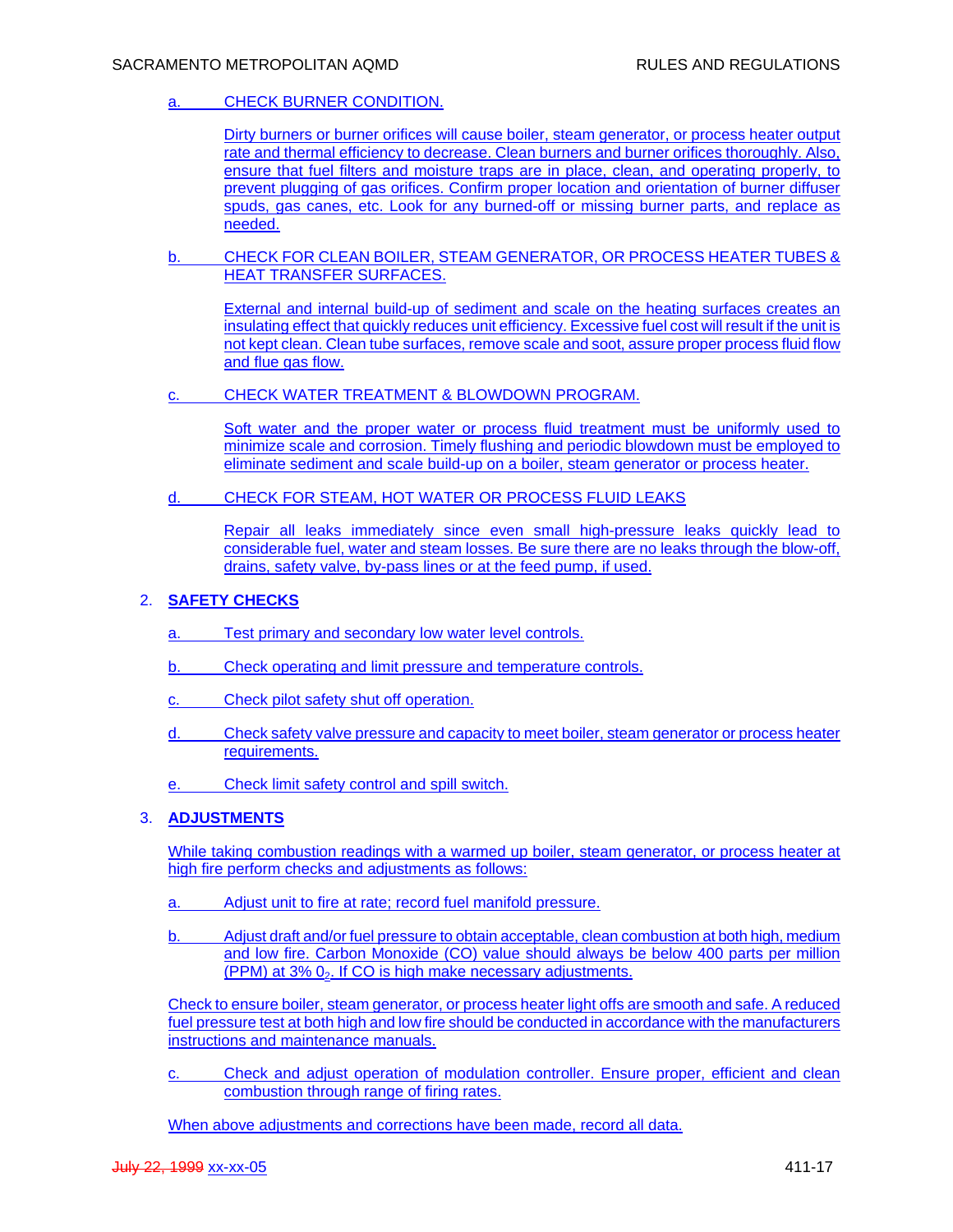# 4. **FINAL TEST**

Perform a final combustion analysis with a warmed up boiler, steam generator, or process heater at high, medium and low fire, whenever possible. In addition to data from combustion analysis, also check and record:

- a. Fuel pressure at burner (High, Medium, and Low).
- b. Draft above draft hood or barometric damper (High, Medium and Low).
- c. Steam pressure or water temperature entering and leaving boiler, steam generator, or process heater.
- d. Unit rate if meter is available.

When the above checks and adjustments have been made, record data and attach combustion analysis data to boiler, steam generator, or process heater records indicating name and signature of person, title, company name, company address and date the tuneup was performed.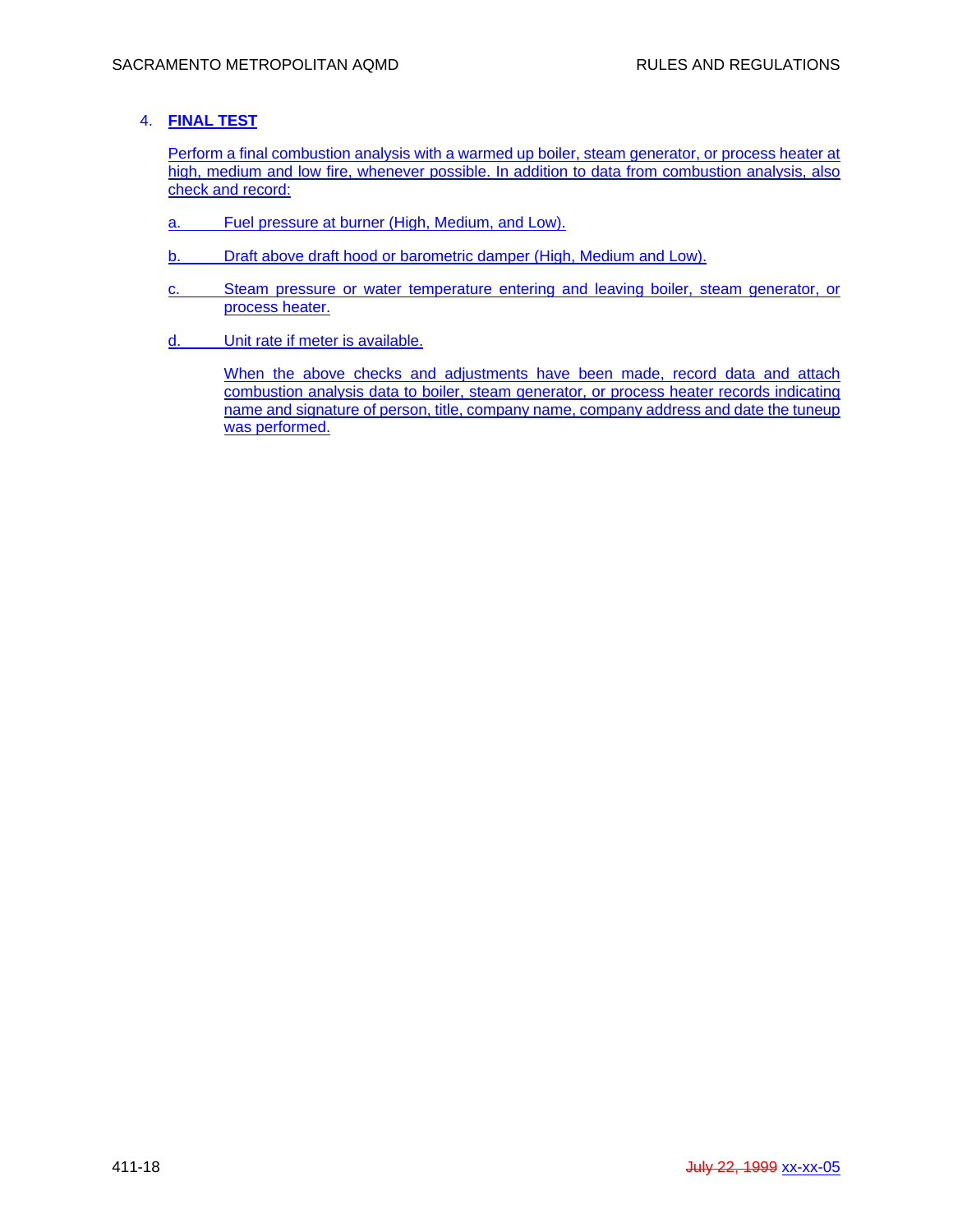# **Attachment B**

## **Approvable Portable Analyzer**

A. **General:** A portable analyzer consists of a sample interface, a gas detector, and a data recorder, and is used to quantitatively analyze stack gas for one or more components. A portable analyzer for CO, O2, or NOx shall be considered approved by the District if it adheres to the standards that are set forth in this section, is used in accordance with the standards of this section, and is used in accordance with the manufacturer's specifications. Other portable analyzers and techniques are approvable on a case by case basis.

## B. **Definitions:**

**Sample interface:** That portion of the portable analyzer used for one or more of the following: sample acquisition, sample transport, sample conditioning, or protection of the portable analyzer from the effects of the stack effluent.

Gas detector: That portion of the portable analyzer that senses the gas to be measured and generates an output proportional to the gas concentration.

**Data recorder:** A strip chart recorder, digital recorder, or any other device used for recording or displaying measurement data from the gas detector output.

**Resolution:** The smallest increment of output that the gas detector will provide. This value should be reported by the equipment manufacturer.

**Error:** The maximum standard measurement error over the measurement range. This value should be reported by the equipment manufacturer.

**Detection Limit:** The lowest concentration of gas that can be detected by the gas detector. This value should be reported by the equipment manufacturer.

**Response Time:** The amount of time required for the portable analyzer to display 95% of a step change in gas concentration on the data recorder.

C. **Equipment:** The portable analyzer shall adhere to the standards tabulated below for each of the pollutants that it is intended to measure. All values in the table refer to maximum values. In addition to the parameters contained in the table, the minimum upper limit of the measurement range shall be equal to 1.5 times the emission limit for the species being measured.

| <b>Detector</b>       | <b>Resolution</b> | <b>Error</b> | <b>Detection Limit</b> | <b>Response Time</b> |
|-----------------------|-------------------|--------------|------------------------|----------------------|
| CO                    | $20$ ppm          | $± 50$ ppm   | 50 ppm                 | $1 \text{ min}$      |
| Q <sub>2</sub>        | 0.5%              | ± 1.0%       | 0%                     | 1 min                |
| <b>NO<sub>x</sub></b> | 2 ppm             | $± 5$ ppm    | 5 ppm                  | 1 min                |

D. **Calibration:** Each gas detector shall be calibrated a minimum of once every six months and all instrument calibration data shall be kept on file with the monthly analyses. If the manufacturer recommends calibration more than once every six months, then the instrument calibration shall follow the manufacturer's recommended interval. Two calibration gases are required, the upper limit calibration gas shall have a concentration of 60-100% of the upper limit of the measurement range and the lower limit calibration gas shall have a concentration from 0-10% of the upper limit of the measurement range. Ambient air may be used as the upper limit calibration gas for O2 and may be used as the lower limit calibration gas for both NOx and CO. The system response time shall be determined during the gas detector calibration. The portable analyzer shall first be purged with ambient air. Calibration gas is then provided to the portable analyzer through a tubing length typically used during analysis. The time necessary for the data recorder to display a concentration equal to 95% of the final steady state concentration shall be recorded as the response time.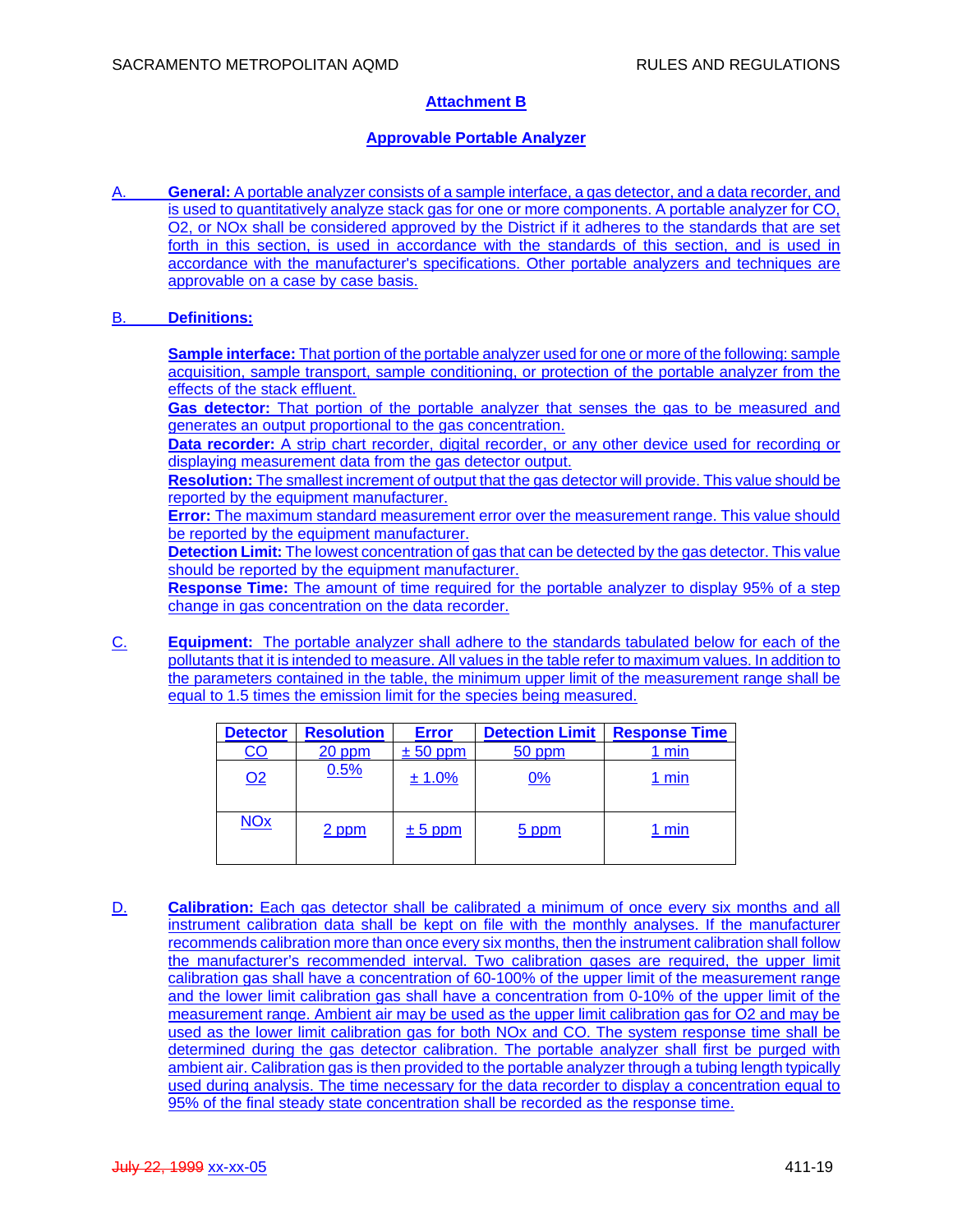# E. **Measurement:**

- 1. Concentration measurements shall not be taken until the sample acquisition probe has been exposed to the stack gas for at least 150% of the response time. Measurements shall be taken in triplicate.
- 2. If water vapor is not removed prior to measurement, the absolute humidity in the gas stream must be determined so that the gas concentrations may be reported on a dry basis. If water vapor creates an interference with the measurement of any component, then the water vapor must be removed from the gas stream prior to concentration measurements.
- 3. The concentration of NOx is calculated as the sum of the volumetric concentrations of both NO and NO2. The portable analyzer used to detect NOx must either convert NO2 to NO and measure NO, convert NO to NO2 and measure NO2, or measure both NO and NO2. An NO2 to NO converter is not necessary if data are presented to demonstrate that the NO2 portion of the exhaust gas is less than 5 percent of the total NOx concentration.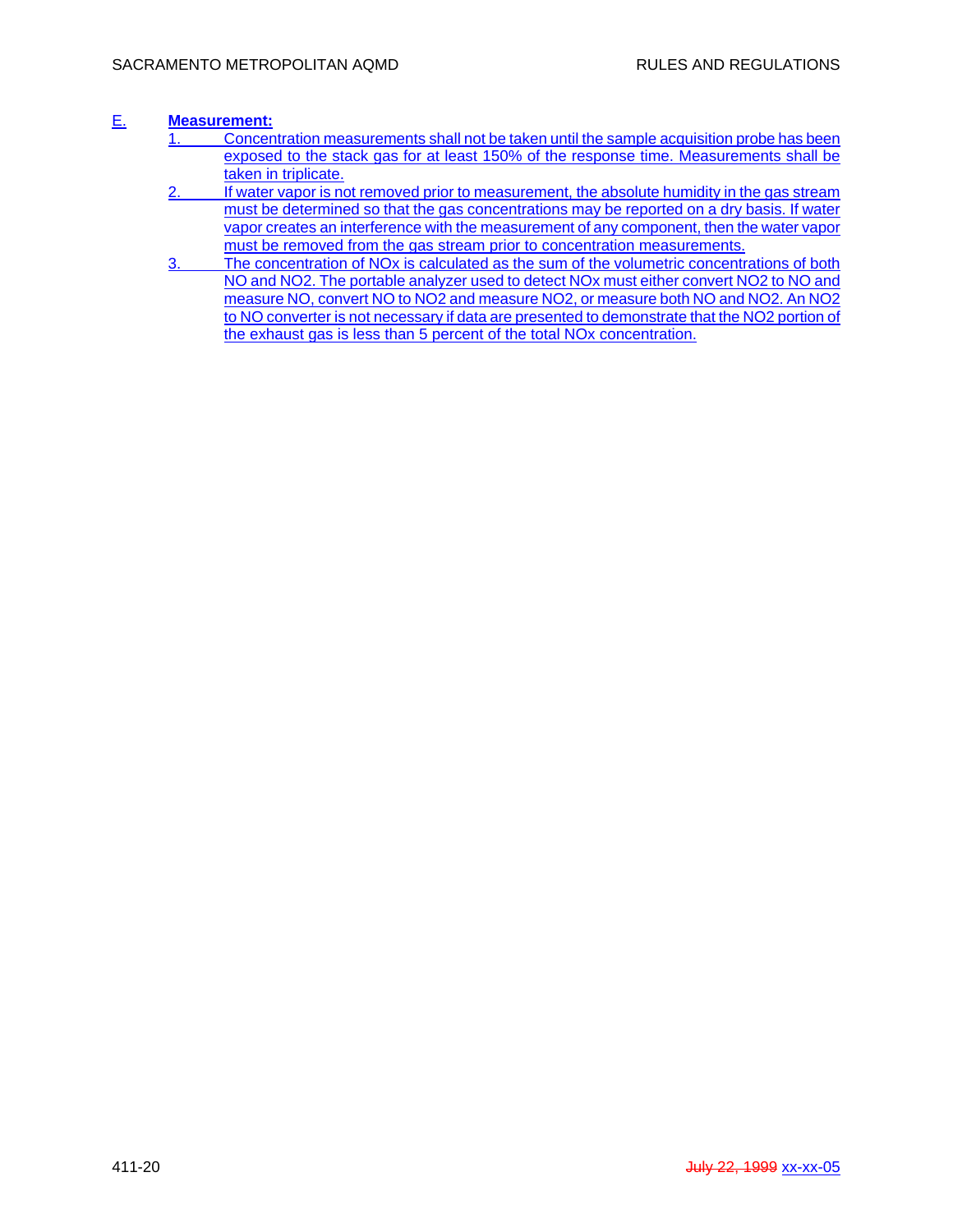**Attachment D** 

**Draft Rule 301**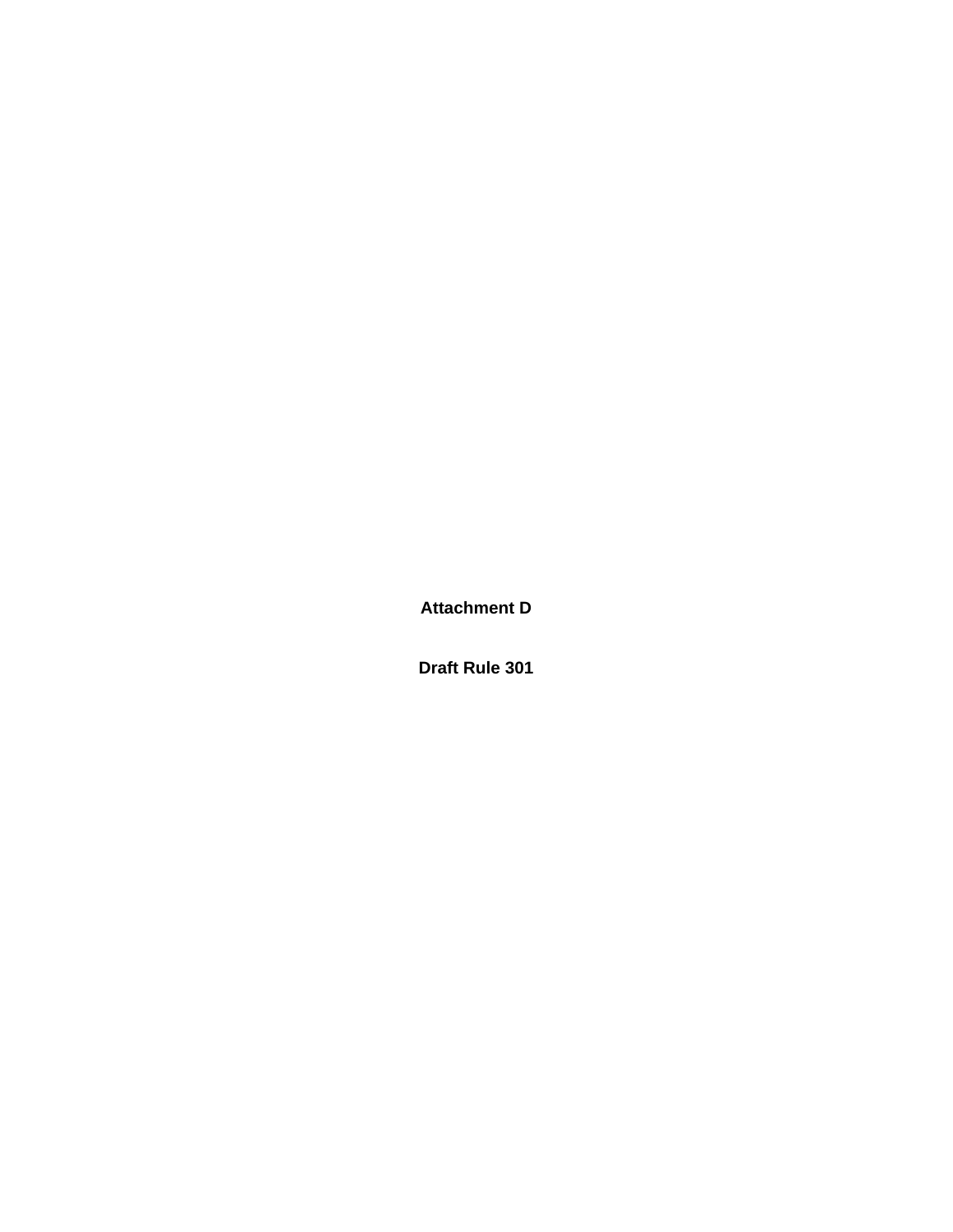## **RULE 301 PERMIT FEES - STATIONARY SOURCE**

Adopted 11-29-71 (Amended 8-27-85, 10-14-86, 10-27-87, 7-1-88, 7-25-89, 7-24-90, 10-22-91, 6-7-94, 2-2-95, 4-6-95, 12-5-96, 10-25-01, xx-xx-05)

Consumer Price Index Adjustment: 8-20-02, 11-26-03, 7-12-04, 7-1-05

## **INDEX**

#### **100 GENERAL**

- 101 PURPOSE
- 102 PUBLIC AGENCIES NOT EXEMPT

#### **200 DEFINITIONS**

- 201 CANCELED APPLICATION
- 
- 202 CHANGE OF LOCATION<br>203 AUTHORITY TO CONSTI AUTHORITY TO CONSTRUCT FEE
- 204 INITIAL PERMIT FEE
- 205 PERMIT RENEWAL FEE
- 206 MODIFICATION
- 207 SOURCE

# **300 STANDARDS**<br>301 AUTH

- 301 AUTHORITY TO CONSTRUCT
- 302 INITIAL PERMIT FEE
- 303 PERMIT RENEWAL FEE
- 304 CANCELLATION OR WITHDRAWAL
- 305 REVOCATION
- 306 ALTERATIONS, ADDITIONS, REVISIONS OR CHANGE IN CONDITIONS
- 307 CHANGE IN LOCATION
- 308 SCHEDULES FOR INITIAL PERMIT FEE AND PERMIT RENEWAL FEE
- 309 PERMIT TO OPERATE GRANTED BY HEARING BOARD
- 310 DUPLICATE PERMITS
- 311 SOURCE TEST OBSERVATION AND REPORT EVALUATION
- 312 ANALYSIS FEES
- 313 TITLE V OPERATING PERMIT FEE
- 314 REINSPECTION FEE
- 315 EMISSION REDUCTION CREDIT BANKING FEE

# **400 ADMINISTRATIVE REQUIREMENTS**

- 401 NOTIFICATION OF INITIAL PERMIT FEE OR PERMIT RENEWAL FEE DUE
- 402 NEGOTIATED PAYMENT SCHEDULE
- 403 CONSUMER PRICE INDEXING OF FEES

## **500 MONITORING AND RECORDS (NOT INCLUDED)**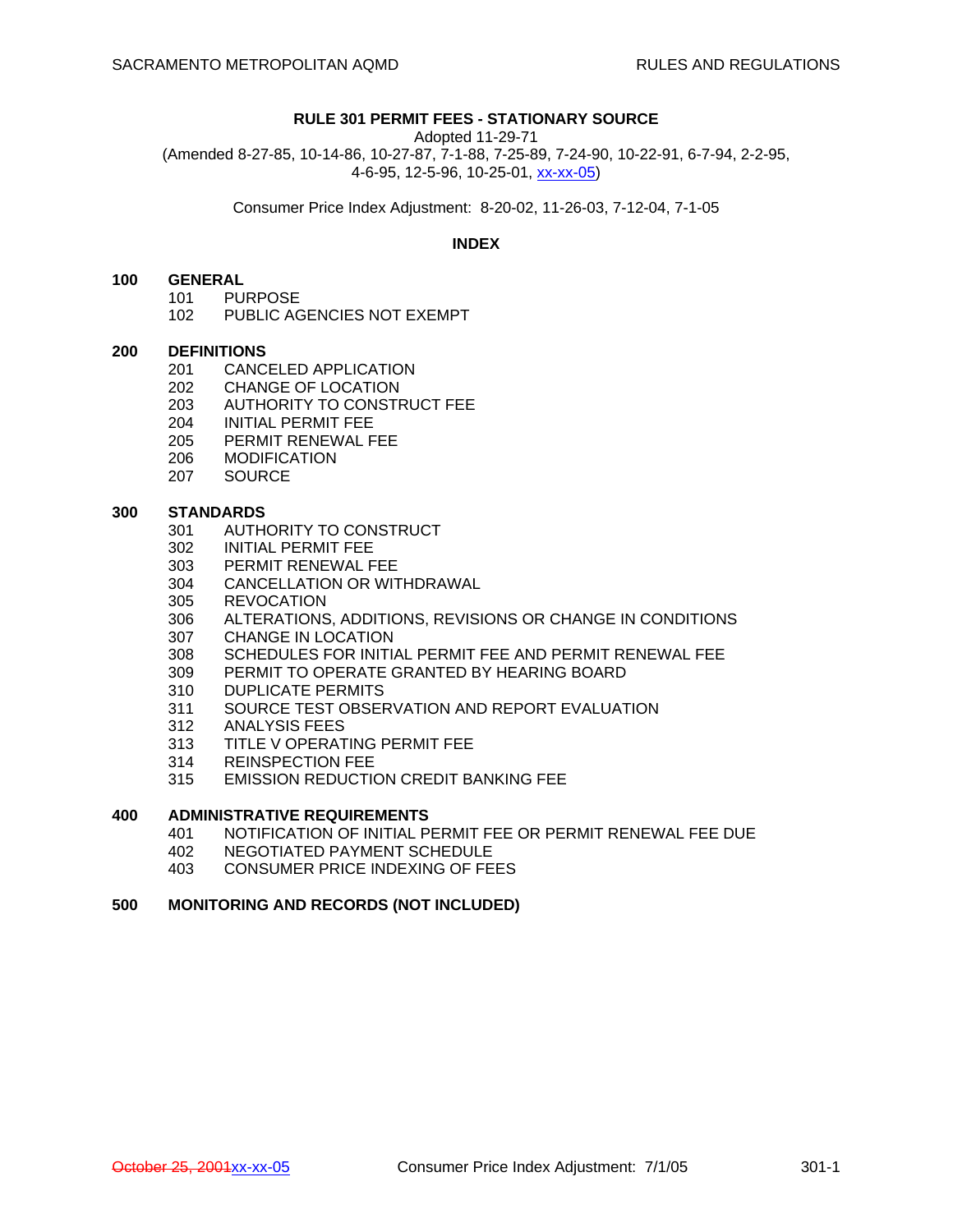## **100 GENERAL**

- 101 **PURPOSE:** To establish fees to be charged to (1) owners/operators of a stationary source required to obtain an Authority to Construct or a Permit to Operate by Rule 201, (2) owners/operators of a stationary source required to obtain a Title V operating permit by Rule 207, and (3) applicants requesting to deposit or withdraw emission reduction credits from the District credit bank.
- 102 **PUBLIC AGENCIES NOT EXEMPT:** Federal, state or local government agencies or public agencies shall pay fees to the extent allowed under Chapter 2, Division 7, Title 1 of the Government Code (commencing with Section 6100) and Section 42311 of Division 26 of the California Health and Safety Code.

## **200 DEFINITIONS**

- 201 **CANCELED APPLICATION:** Any application which has been withdrawn by the applicant.
- 202 **CHANGE OF LOCATION:** Any transfer of an existing permitted source from one location to another not on the same property or facility.
- 203 **AUTHORITY TO CONSTRUCT FEE:** A fee for each authority to construct based on the type and size of the source.
- 204 **INITIAL PERMIT FEE:** A fee for each new permit based on the type and size of the source.
- 205 **PERMIT RENEWAL FEE:** A fee required for the annual renewal of a permit to operate.
- 206 **MODIFICATION:** Any physical change in an existing facility or change in the method of operation which results or may result in either an increase or decrease in emission of any air pollutant subject to district control, or the emission of any such air pollutant not previously emitted. The following shall not be regarded as physical changes or changes in the method of operation:
	- 206.1 Routine maintenance, repair or replacement with identical or equivalent equipment;
	- 206.2 Increased production rate or increased hours of operation where there is no increase in fixed capital cost, unless such production and hours are limited by permit conditions.
- 207 **SOURCE:** Any operation that produces and/or emits air pollutants.

## **300 STANDARDS**

- 301 **AUTHORITY TO CONSTRUCT FEE:** Every applicant for an authority to construct shall pay one half of the estimated initial permit fee in Section 308 of this rule upon filing the application.
	- 301.1 Within 30 days of receipt of an application, the Air Pollution Control Officer may notify the applicant that, due to the complexity of the application, the permit processing fees shall be based on the actual hours spent by the District staff in evaluating the application and verifying equipment compliance. This fee shall be assessed in accordance with the hourly rate established in Section 308.11. The applicant shall deposit with the District the amount estimated by the Air Pollution Control Officer to be charged for processing the authority to construct, which said sum is not to exceed the actual cost of such work. This estimate may include costs associated with planning meetings and/or design evaluations prior to actual submission of a complete application. The deposit shall be required for the following:
		- a. Equipment associated with cogeneration projects.
		- b. Equipment associated with resource recovery projects.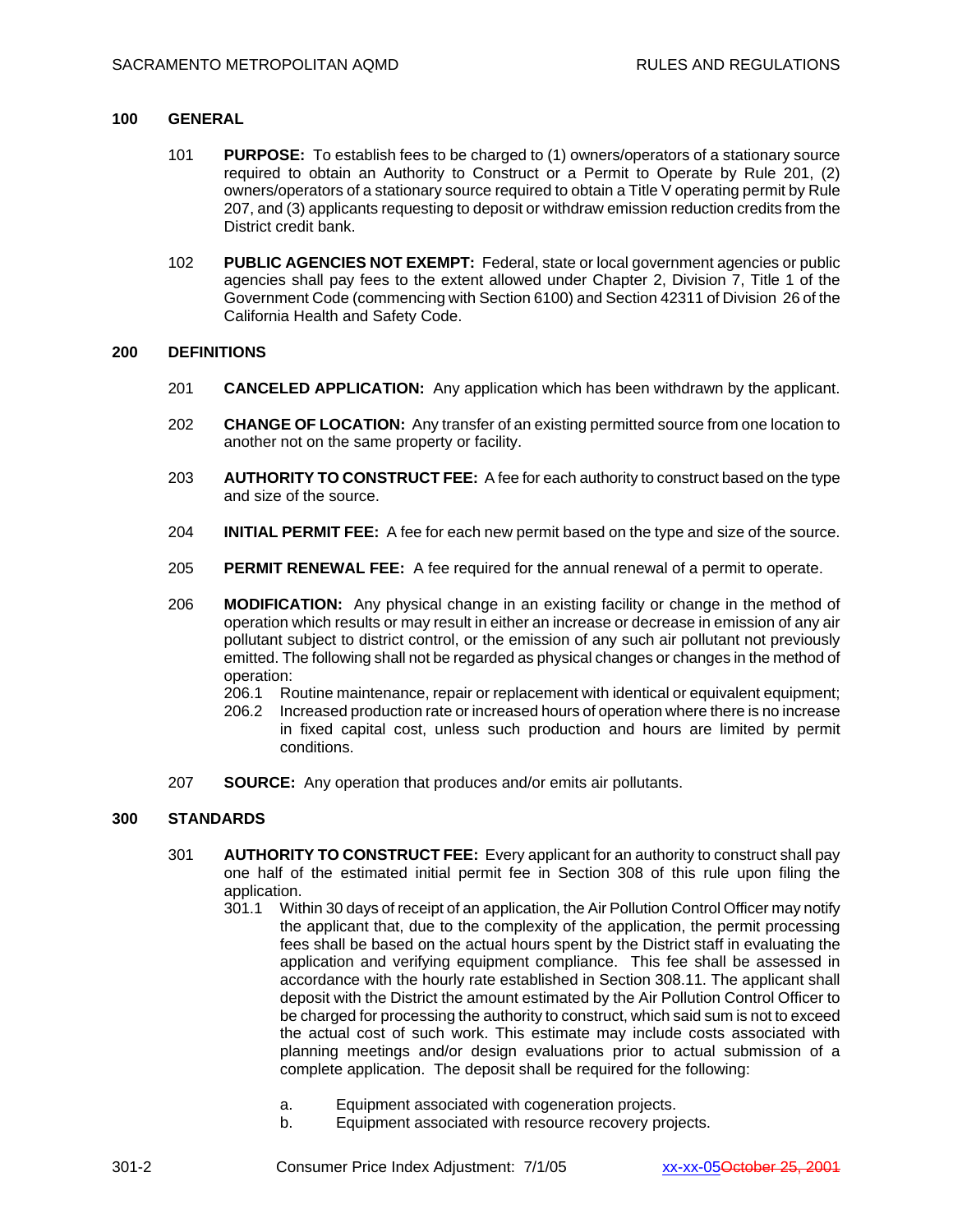- c. Equipment associated with landfill projects.
- d. Equipment associated with power plants.
- e. Equipment involving the disposal by incineration, or other thermal process, of hazardous, toxic or infectious waste.
- f. Equipment involving the emission of hazardous or toxic materials.
- g. Equipment which is expected to emit 25 tons, or more, per year of any pollutant, or which is expected to increase the emissions of any pollutant from an existing facility by 25 tons, or more, per year.
- h. Any project for which the evaluation is expected to take 10 hours or more.

The applicant may request a conference with the Air Pollution Control Officer to review the cost estimate. The applicant may propose to provide additional information with the application that would reduce the time spent by the Air Pollution Control Officer in reviewing the application. The Air Pollution Control Officer's cost estimate shall be reduced accordingly.

- 302 **INITIAL PERMIT FEE:** Every applicant for a permit to operate shall pay the initial permit fee in Section 308 of this rule for the issuance of a permit to operate. An applicant for an authority to construct who has paid a portion of the initial permit fee shall be required to pay only the remaining portion for the issuance of a permit to operate.
	- 302.1 When an application for a permit to operate is submitted for equipment that has been operated without a required permit from the District, the applicant shall pay renewal back fees for each year of unpermitted operation, to a maximum of 3 years, in addition to the initial permit fee.
	- 302.2 When an application for a permit is submitted for the replacement of a boiler, process heater, or steam generator which is rated at or above 1 million BTU/hr and below 5 mmBTU/hr and is subject to the NOx emission limit requirements in Rule 411, NOX FROM BOILERS, PROCESS HEATERS, AND STEAM GENERATORS, then the applicant shall pay an initial permit fee equivalent to the permit renewal fee in Section 308.3. This section only applies for initial compliance with the limits adopted on (amendments to Rule 411 adoption date).
- 303 **PERMIT RENEWAL FEE:** Every holder of a permit to operate shall pay a fee for the annual permit renewal. The permit renewal fee shall be the total of:
	- 303.1 The Permit Renewal Fee indicated by the appropriate schedule of Section 308 of this rule, and
	- 303.2 The calculated fee for the total tons of each pollutant emitted during the prior calendar year as indicated by the following table. The minimum fee shall be that for one ton per year. The total tons of each pollutant shall be the actual emission rounded up to the next whole ton.

| Table 303 - 1                            |                                                   |  |  |
|------------------------------------------|---------------------------------------------------|--|--|
| Fee Per Ton of Pollutant Emitted During  |                                                   |  |  |
| <b>Pollutant</b>                         | <b>12-Month Period</b>                            |  |  |
| Carbon Monoxide (CO)                     | \$50 for Schedule 6, \$52 for all other schedules |  |  |
| Nitrogen Oxides (NOx)                    | \$50 for Schedule 6, \$52 for all other schedules |  |  |
| Reactive Organic Gas (ROG)               | \$50 for Schedule 6, \$52 for all other schedules |  |  |
| Sulfur Oxides (SOx)                      | \$50 for Schedule 6, \$52 for all other schedules |  |  |
| <b>Total Suspended Particulate (TSP)</b> | \$50 for Schedule 6, \$52 for all other schedules |  |  |

- 303.3 The holder of permits with more than one anniversary date may request a common renewal date and that fees be prorated as necessary.
- 304 **CANCELLATION OR WITHDRAWAL:** If the application for an authority to construct is canceled or denied, the fees paid shall not be refunded nor applied to any other application. Fees paid under Section 301.1 that are not used prior to an application being withdrawn by the applicant shall be refunded upon request.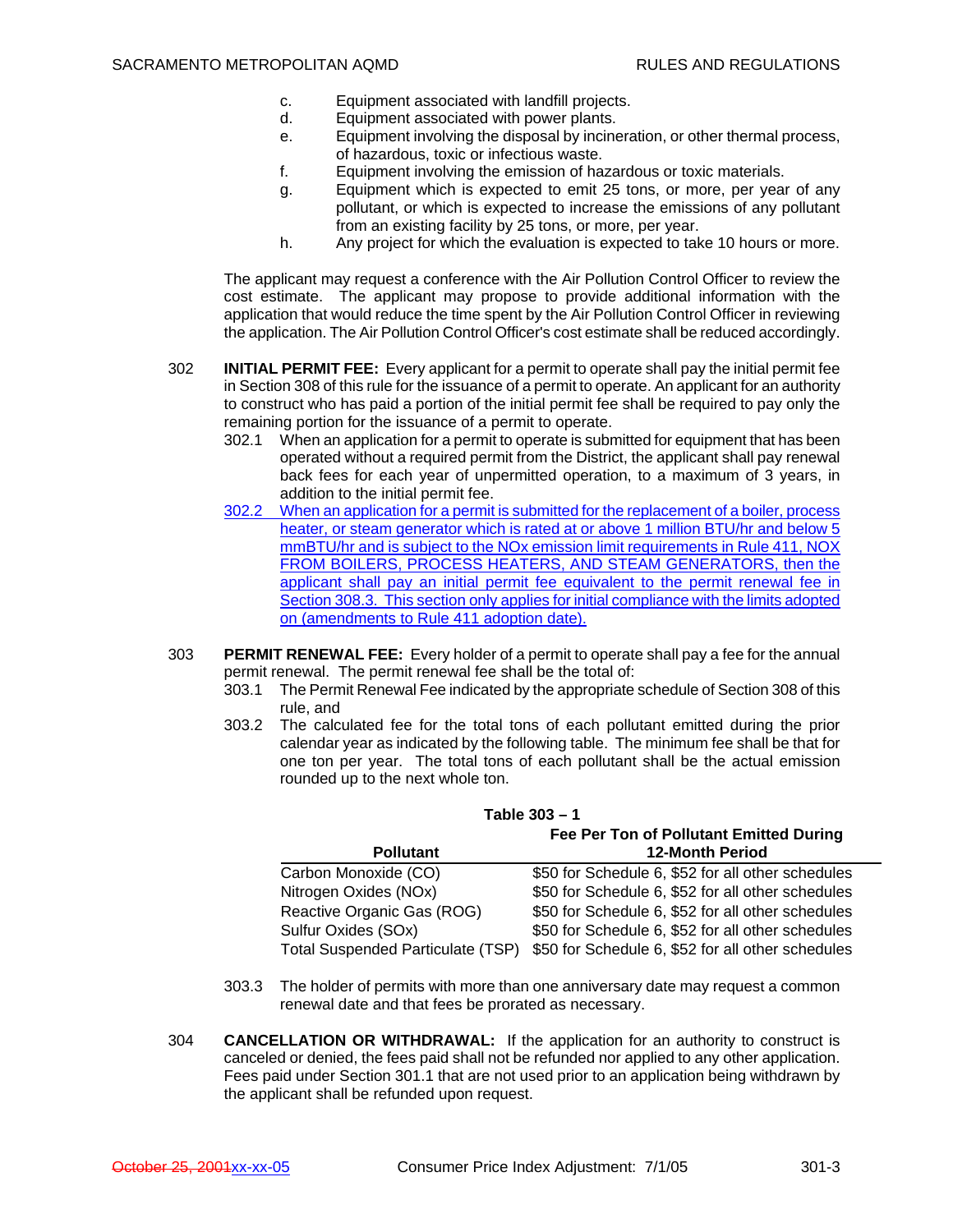305 **REVOCATION:** If a permit to operate is revoked, the permit renewal fee applicable to that portion of the year during which the permit is invalid shall not be refunded nor applied to any other application.

## 306 **ALTERATIONS, ADDITIONS, REVISIONS OR CHANGE IN CONDITIONS:**

- 306.1 When an application is filed for a permit involving alterations or additions resulting in a change to any existing equipment for which a permit to operate was granted for such equipment and has not been canceled under Section 401 of this rule, the applicant shall pay a permit fee based on the incremental increase in rating, capacity or increase in the number of nozzles resulting from such change in accordance with the fee schedule in Section 308 of this rule.
- 306.2 When an application is filed for a revision of conditions on a permit to operate or any alteration or addition, but no increase or change is made in rating, capacity or number of nozzles, the applicant shall pay a permit fee of \$567.
- 307 **CHANGE OF LOCATION OR OWNERSHIP:** When an application is filed for a permit because the equipment has been moved to a new location, or ownership has been transferred from one person to another and a permit to operate granted for such equipment has not been canceled under Section 401 of this rule, the applicant shall pay a permit fee equivalent to the permit renewal fee in Section 303 of this rule.

## 308 **SCHEDULES FOR INITIAL PERMIT FEE AND PERMIT RENEWAL FEE:**

- 308.1 It is determined that the cost of issuing permits, and of inspections pertaining to such issuance exceeds the fees specified in this rule. If more than one fee schedule is applicable to a permit, the governing schedule shall be that which results in the higher fee. When a group of machines are included in a single permit, the permit fee shall be based on the total rating of the group.
- 308.2 **SCHEDULE 1, ELECTRIC MOTOR HORSEPOWER SCHEDULE:** Any equipment using motors as a power source shall be assessed a permit fee based on the cumulative total rated horsepower of all motors included, in accordance with the following schedule:

| <b>Horsepower</b> | <b>Initial Permit Fee</b> | <b>Permit Renewal Fee</b> |
|-------------------|---------------------------|---------------------------|
| Less than 5       | \$567                     | \$284                     |
| 5 to 49           | \$1134                    | \$567                     |
| 50 to 199         | \$2267                    | \$1134                    |
| 200 or greater    | \$4533                    | \$2267                    |

308.3 **SCHEDULE 2, FUEL BURNING SCHEDULE:** Any equipment in which fuel is burned, with the exception of incinerators which are covered in Schedule 4, shall be assessed a permit fee based upon the design fuel consumption of the equipment expressed in thousands of British Thermal Units (BTU) per hour, using gross heating values of the fuel, in accordance with the following schedule:

| <b>Million BTU</b><br>Per Hour |        | Initial Permit Fee Permit Renewal Fee |
|--------------------------------|--------|---------------------------------------|
| Less than 1                    | \$283  | \$142                                 |
| 1 to $9$                       | \$567  | \$284                                 |
| 10 to 49                       | \$1134 | \$567                                 |
| 50 to 99                       | \$2267 | \$1134                                |
| 100 or greater                 | \$4533 | \$2267                                |

308.4 **SCHEDULE 3, ELECTRICAL ENERGY SCHEDULE:** Any equipment which uses electrical energy, with the exception of motors covered in Schedule 1, shall be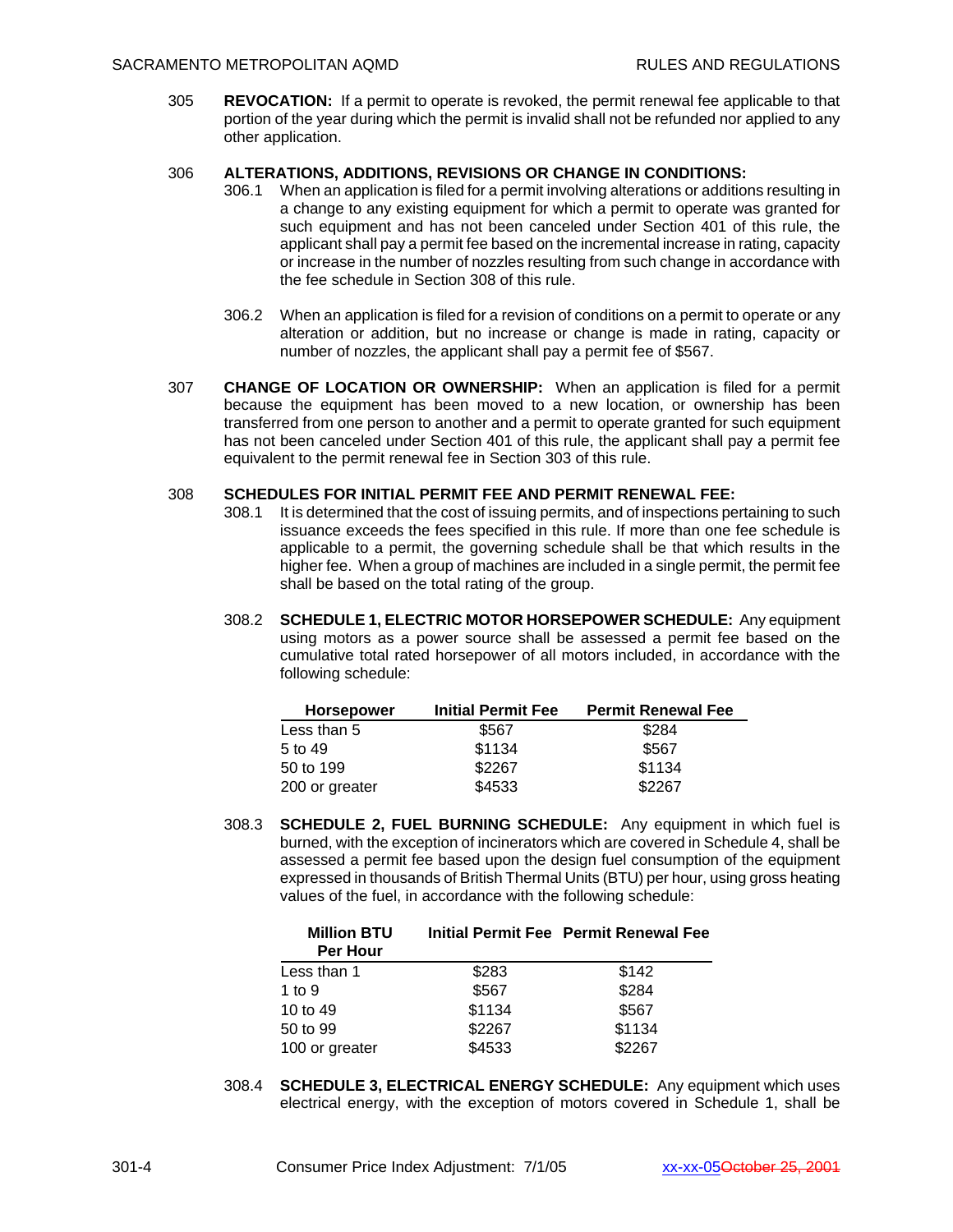assessed a permit fee based on total Kilovolt Ampere (KVA) ratings, in accordance with the following schedule:

| <b>Kilovolt Ampere</b> |        | Initial Permit Fee Permit Renewal Fee |
|------------------------|--------|---------------------------------------|
| Less than 150          | \$1134 | \$567                                 |
| 150 or greater         | \$4533 | \$2267                                |

308.5 **SCHEDULE 4, INCINERATOR SCHEDULE:** Any equipment designed and used primarily to dispose of combustible refuse by wholly consuming the material charged leaving only the ashes or residue shall be assessed a permit fee based on the maximum horizontal inside cross sectional area, in square feet, of the primary combustion chamber, in accordance with the following schedule:

|                |        | Area, Square Feet Initial Permit Fee Permit Renewal Fee |
|----------------|--------|---------------------------------------------------------|
| Less than 10   | \$1134 | \$567                                                   |
| 10 to 39       | \$3401 | \$1701                                                  |
| 40 to 99       | \$4533 | \$2267                                                  |
| 100 or greater | \$5668 | \$2834                                                  |

308.6 **SCHEDULE 5, STATIONARY CONTAINER SCHEDULE:** Any stationary tank, reservoir or other container, with the exception of stationary storage tanks covered in Schedule 6, shall be assessed a permit fee based on the capacity in gallons, in accordance with the following schedule:

| <b>Gallons</b>     |        | Initial Permit Fee Permit Renewal Fee |
|--------------------|--------|---------------------------------------|
| Less than 40.000   | \$1134 | \$567                                 |
| 40,000 to 399,999  | \$4533 | \$2267                                |
| 400,000 or greater | \$5668 | \$4533                                |

308.7 **SCHEDULE 6, GASOLINE FUELING EQUIPMENT SCHEDULE:** Any gasoline fueling equipment at a single location including stationary gasoline storage tanks, dispensers, and vapor recovery systems shall be assessed a permit renewal fee based on the number of gasoline dispensing nozzles in accordance with the following schedule:

| <b>Gasoline Nozzles</b>                   |        | Initial Permit Fee Permit Renewal Fee   |
|-------------------------------------------|--------|-----------------------------------------|
| Gasoline dispensing                       |        | \$1060 minimum at \$530 minimum at \$76 |
| equipment with phase I \$152 per gasoline |        | per gasoline nozzle                     |
| or phase II vapor                         | nozzle |                                         |
| recovery system                           |        |                                         |

The permit renewal fee for a gasoline dispensing facility granted an exemption for nozzle vapor recovery by Rule 449 shall be \$265. The initial permit fee for a gasoline dispensing facility shall be reduced by \$32 if the underground inspection is performed by a fire department/district through the consolidated inspection program.

308.8 **SCHEDULE 7, INTERNAL COMBUSTION ENGINE HORSEPOWER SCHEDULE:** Any equipment using internal combustion engines as a power source shall be assessed a permit fee based on the cumulative total rated horsepower of all internal combustion engines included, in accordance with the following schedule:

|        | Initial Permit Fee Permit Renewal Fee |
|--------|---------------------------------------|
| \$283  | \$142                                 |
| \$567  | \$284                                 |
| \$1134 | \$567                                 |
| \$2267 | \$1134                                |
|        |                                       |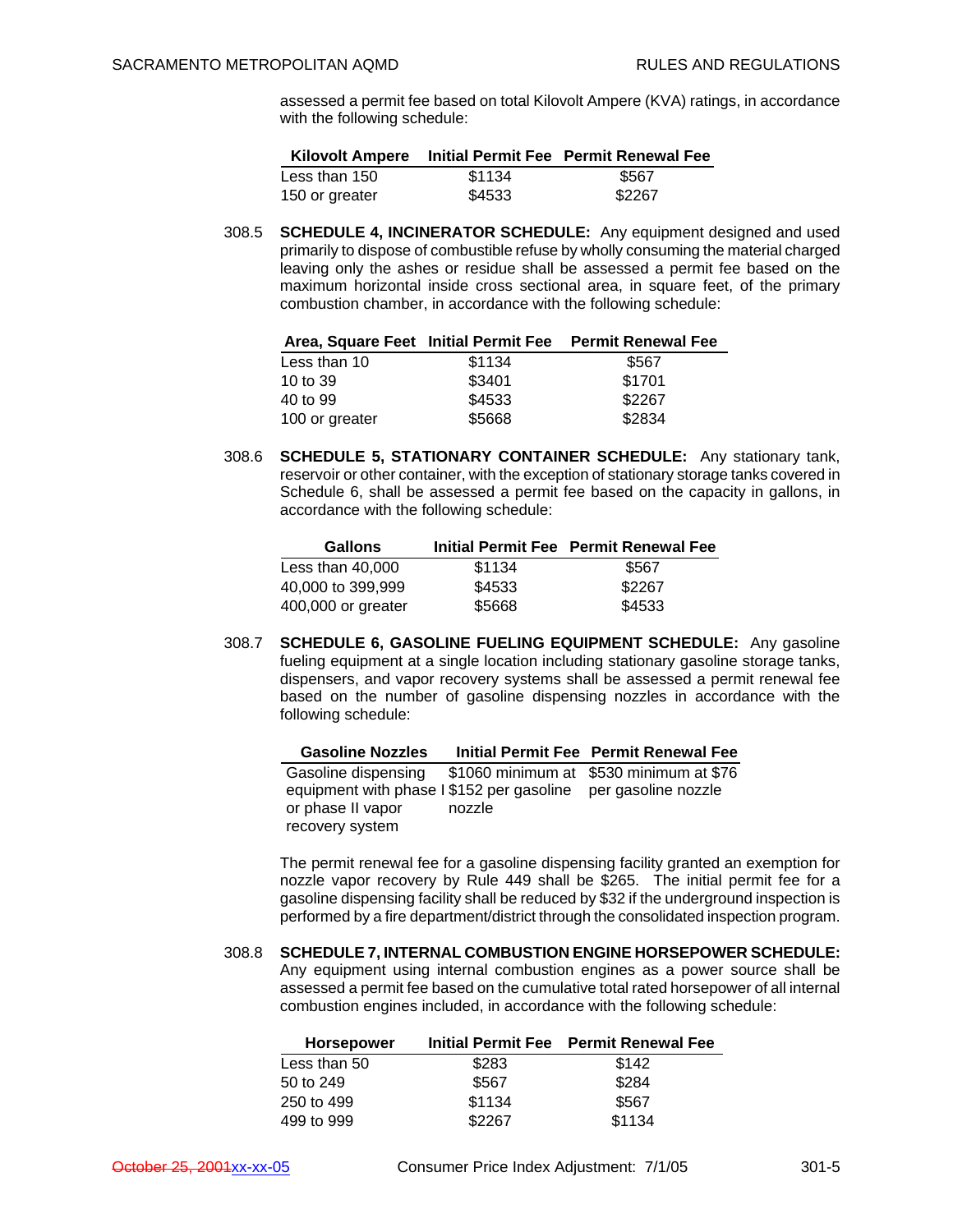1000 or greater \$4533 \$2267

- 308.9 **SCHEDULE 8, ELECTRICAL GENERATING EQUIPMENT GREATER THAN 5MW:** The Initial Permit fee or Permit Renewal fee for an electrical generating stationary source producing greater than 5MW shall be based on the actual hours spent by the District staff in evaluating the application and processing the permit. The fee shall be assessed in accordance with the hourly rate established in Section 308.12.
- 308.10 **SCHEDULE 9, MISCELLANEOUS EQUIPMENT:** Any equipment which is not included in the preceding schedules shall be assessed an initial permit fee of \$1134 and a permit renewal fee of \$567. Not withstanding Section 308.1, standby and emergency equipment may be included in this schedule.
- 308.11 **SCHEDULE 10, TIME AND MATERIALS LABOR RATE RESTRICTED BY HEALTH AND SAFETY CODE SECTION 41512.7(b):** This Schedule shall only be applicable to fees required by Section 301.1. The rate for time and materials shall be \$95 per hour.
- 308.12 **SCHEDULE 11, TIME AND MATERIALS LABOR RATE:** This Schedule shall only be applicable to fees required by Sections 308.9, 311, and 313 through 315. The rate for time and materials shall be \$118 per hour.
- 309 **PERMIT TO OPERATE GRANTED BY HEARING BOARD:** Permits granted by the Hearing Board after denial by the Air Pollution Control Officer are subject to this Rule.
- 310 **DUPLICATE PERMITS:** A request for a duplicate permit shall be made in writing by the permitee. A fee of \$18 shall be charged for issuing a duplicate permit.
- 311 **SOURCE TEST OBSERVATION AND REPORT EVALUATION:** A fee of \$1134 will be charged against the owner or operator of a source whenever the Air Pollution Control Officer finds that a source test is required and must be observed and the report evaluated by district personnel to determine the actual emissions from the source for the purpose of issuing or renewing a permit to operate. When multiple source tests are performed and the results submitted in one consolidated report, the source test fee of \$1134 shall apply to the first 10 hours of District work. Each additional hour or portion thereof required for reviewing the source test shall be charged the time and materials labor rate established in Section 308.12.
- 312 **ANALYSIS FEES:** Whenever the Air Pollution Control Officer finds that an analysis of the emissions from any source is necessary to determine the extent and amount of pollutants being discharged into the atmosphere which cannot be determined by visual observation, he may collect and analyze emissions samples. The cost of collecting samples, making the analysis and preparing the necessary reports shall be charged against the owner or operator of said source. The Air Pollution Control Officer shall provide the applicant with an estimate of the actual cost of such work. The applicant may request a conference with the Air Pollution Control Officer to review the cost estimate. The applicant may provide additional information that would reduce the time spent by the Air Pollution Control Officer in performing an analysis of the emission from the source. The Air Pollution Control Officer's cost estimate shall be reduced accordingly.
- 313 **TITLE V OPERATING PERMIT FEE:** The fee for (1) the issuance of an initial Title V operating permit,  $(2)$  the renewal of a Title V operating permit,  $(3)$  the modification of a Title V operating permit or (4) an administrative Title V permit amendment shall be based on the actual hours spent by the District staff in evaluating the application and processing the operating permit. The fee shall be assessed in accordance with the hourly rate established in Section 308.12.
- 314 **REINSPECTION FEE:** If, during an inspection for the purpose of issuing (1) an initial Permit to Operate, (2) renewal of a Permit to Operate, or (3) any type of Title V operating permit, a